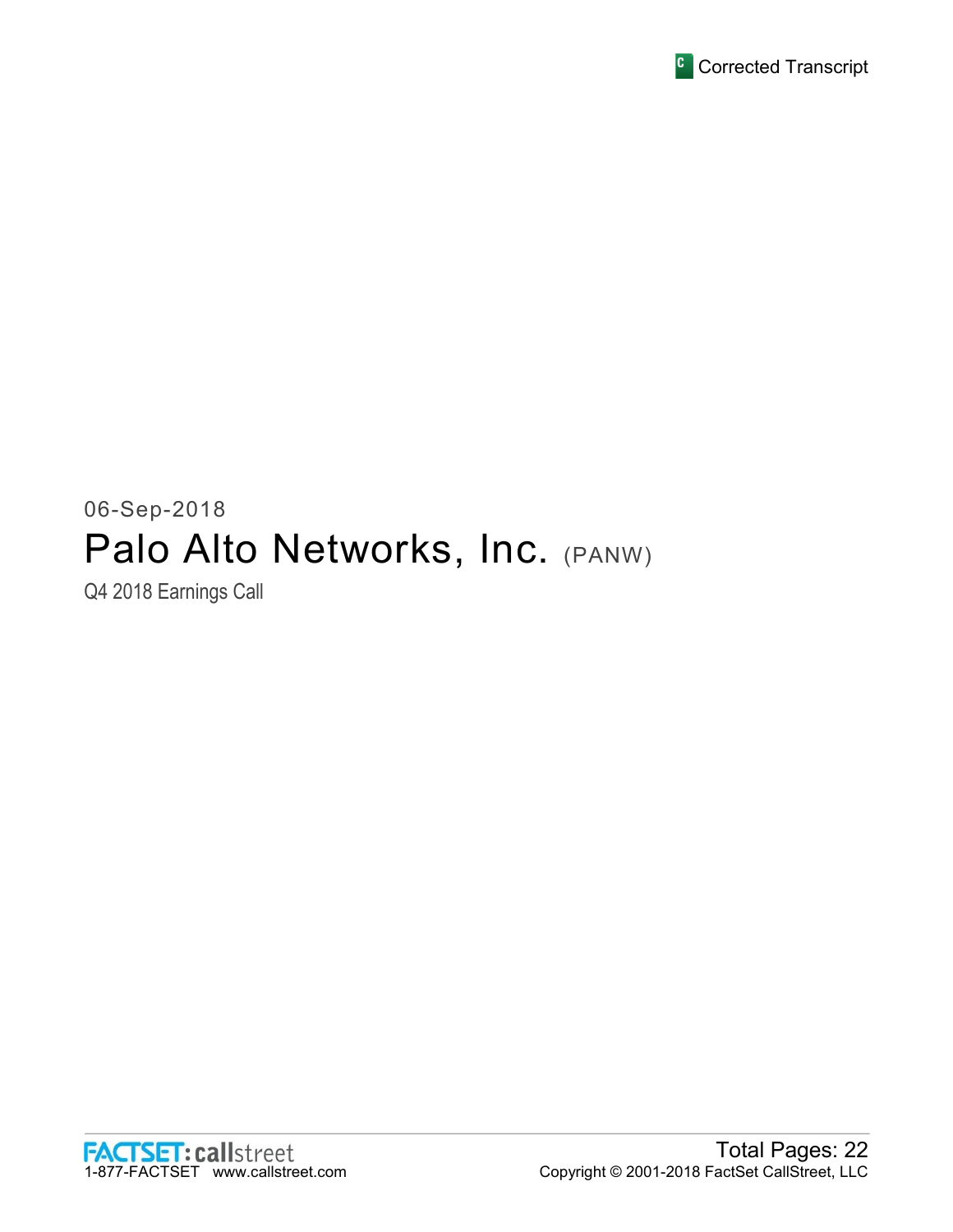### **CORPORATE PARTICIPANTS**

Amber Ossman *Director-Investor Relations, Palo Alto Networks, Inc.*

Nikesh Arora *Chairman & Chief Executive Officer, Palo Alto Networks, Inc.*

Kathy Bonanno *Chief Financial Officer & Executive Vice President, Palo Alto Networks, Inc.*

Mark Anderson

*President, Palo Alto Networks, Inc.*

Lee Klarich

*Chief Product Officer & Executive Vice President, Palo Alto Networks, Inc.*

## **OTHER PARTICIPANTS**

Philip Winslow *Analyst, Wells Fargo Securities LLC*

Matthew George Hedberg *Analyst, RBC Capital Markets LLC*

Pierre C. Ferragu *Global Team Head, New Street Research LLP (US)*

Jonathan F. Ho *Analyst, William Blair & Co. LLC*

Andrew James Nowinski *Analyst, Piper Jaffray & Co.*

Michael Turits *Analyst, Raymond James & Associates, Inc.*

Fatima Boolani *Analyst, UBS Securities LLC*

Kenneth Talanian *Analyst, Evercore ISI*

Keith Eric Weiss *Analyst, Morgan Stanley & Co. LLC*

Gregg Moskowitz *Analyst, Cowen and Company*

John DiFucci *Analyst, Jefferies LLC*

Walter H. Pritchard *Analyst, Citigroup Global Markets, Inc.*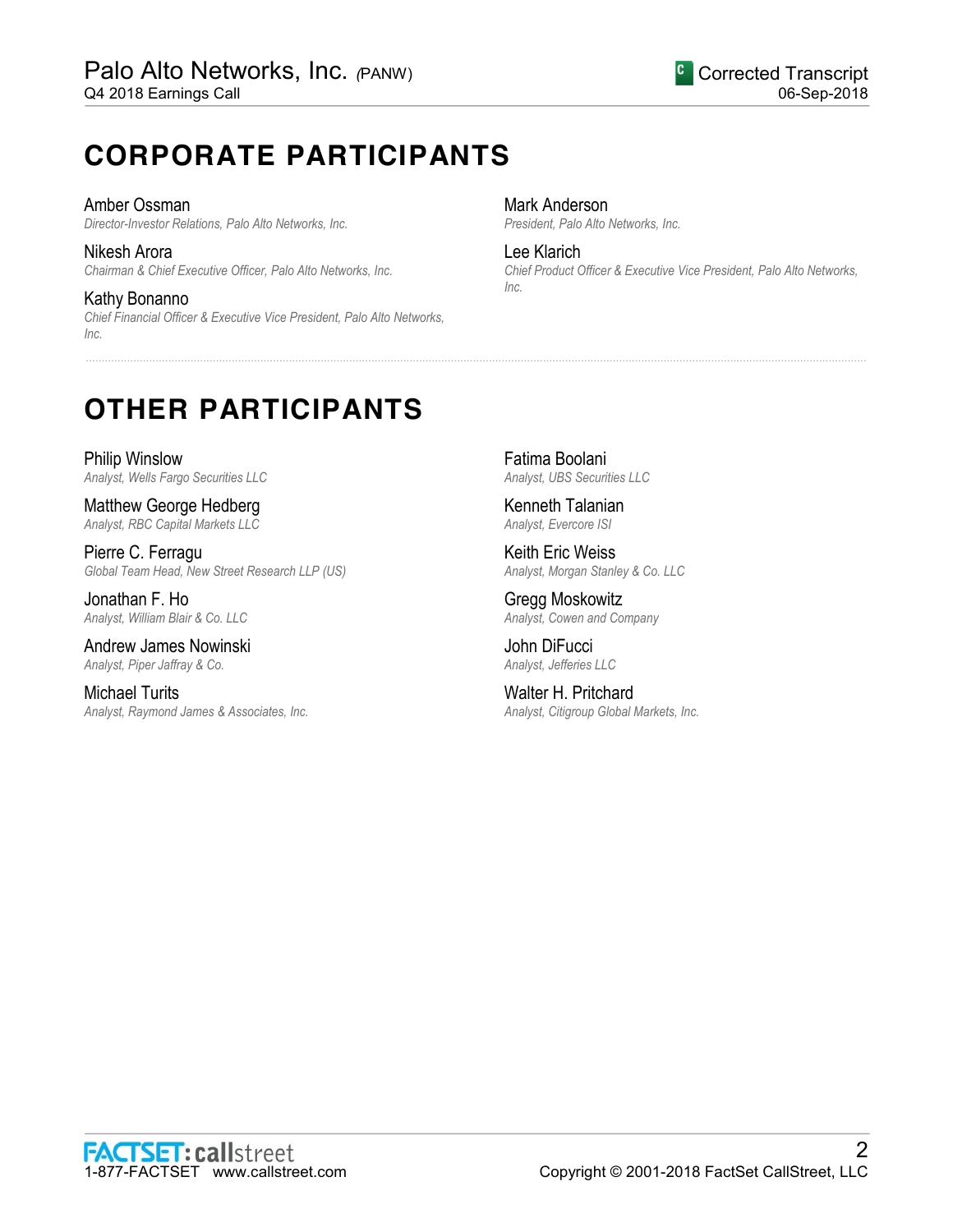### **MANAGEMENT DISCUSSION SECTION**

**Operator**: Good day, everyone, and welcome to the Palo Alto Networks' Fiscal Fourth Quarter and Fiscal Year 2018 Earnings Conference Call. Today's conference is being recorded.

At this time, I would like to turn the conference over to Ms. Amber Ossman, Director-Investor Relations. Please, go ahead.

#### Amber Ossman

*Director-Investor Relations, Palo Alto Networks, Inc.*

Good afternoon, and thank you for joining us on today's conference call to discuss Palo Alto Networks' fiscal fourth quarter and fiscal year 2018 financial results. This call is being broadcast live over the web and can be accessed on the Investors section of our website at investors.paloaltonetworks.com.

With me on today's call are Nikesh Arora, our Chairman and Chief Executive Officer; Kathy Bonanno, our Chief Financial Officer; Mark Anderson, our President; and Lee Klarich, our Chief Product Officer.

This afternoon, we issued a press release announcing our results for the fiscal fourth quarter ended July 31, 2018. If you would like a copy of the release, you can access it online on our website.

We would like to remind you that during the course of this conference call, management will make forward-looking statements, including statements regarding our financial guidance and modeling points for the fiscal first quarter 2019; our competitive position and the demand and market opportunity for our products and subscriptions; benefits and timing of new products and subscription offerings. These forward-looking statements involve a number of risks and uncertainties, some of which are beyond our control, which could cause actual results to differ materially from those anticipated by these statements. These forward-looking statements apply as of today and you should not rely on them as representing our views in the future. And we undertake no obligation to update these statements after this call.

For a more detailed description of factors that could cause actual results to differ, please refer to our quarterly report on Form 10-Q filed with the SEC on June 5, 2018 and our earnings release posted a few minutes ago on our website and filed with the SEC on Form 8-K.

Also, please note that certain financial measures we use on this call are expressed on a non-GAAP basis and have been adjusted to exclude certain charges. For historical periods, we've provided reconciliations of these non-GAAP financial measures to GAAP financial measures in the supplemental financial information that can be found in the Investors section of our website, located at investors.paloaltonetworks.com. And finally, once we've completed our formal remarks, we will be posting them to our Investor Relations website under Quarterly Results.

And with that, I'll turn the call over to Nikesh.

#### Nikesh Arora

*Chairman & Chief Executive Officer, Palo Alto Networks, Inc.*

Thank you, Amber, and thank you everyone for joining us this afternoon for our fiscal fourth quarter and fiscal year 2018 results. I've spent the last 90 days talking to over 100 people in the industry, experts, customers,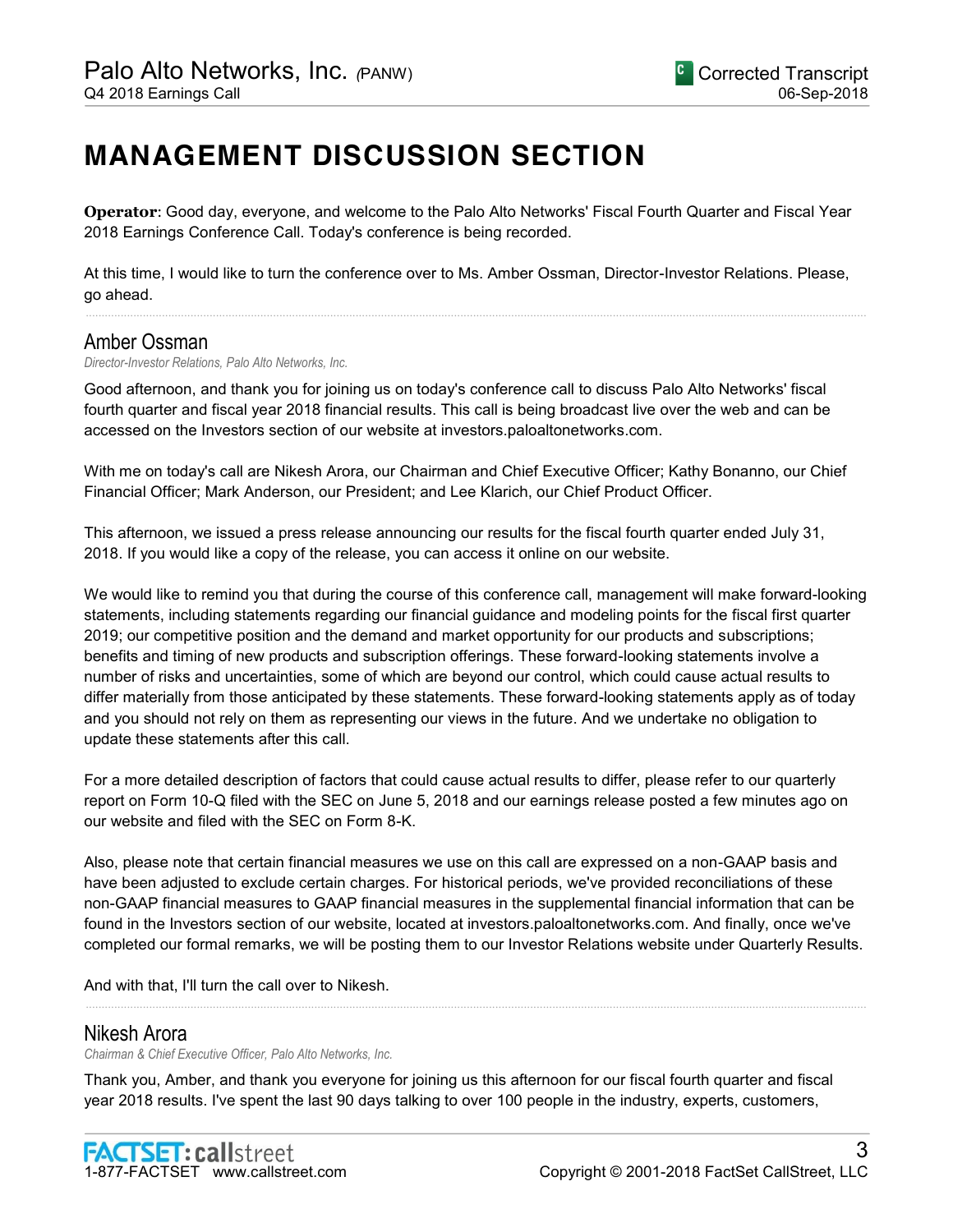partners and our peers. It's been a lot of fun learning and drinking from the cybersecurity fire hose. I've also spent some time reading what all of you've been wondering about, and I realize you're all very curious to understand what the future holds for Palo Alto Networks and how we're likely to perform under new leadership.

So, before Kathy takes you through our strong Q4 results, which I think are a testament to the company's great marketing opportunity and execution – market opportunity, I want to share five key observations and messages with you to give you a little more insight into what to expect from me going forward.

First, I think the security market is large and continues to grow. The security market size estimates are close to about \$100 billion in 2018, and expected to grow at a CAGR of about 9% over the next five years. Despite being the leader in cybersecurity, we're still a small percentage of the market and we have aspirations to be larger.

Continued spending on security is being driven by a few notable technology trends. One, consumers and employees are walking around with very powerful computing devices, which are constantly connected using increasing bandwidth. This is forcing a large scale upgrade in IT infrastructure globally; two, the transition to the cloud is gathering steam. Every customer I've talked to is working on a version of a cloud strategy and migrating either some or all of their business to SaaS and PaaS; three, there's a broad understanding of the value of data and the need for good usable data as a basis for applying AI and machine learning in the future.

The increased complexity of managing these changing IT environments is creating significant challenges for enterprise security practitioners. We believe that the benefits organizations seek, as they make these transitions, cannot be fully realized unless security solutions transform with them.

Digital transformation requires security transformation, which gives me a lot of confidence in the continued growth in security spending. This leads me to my second observation and that is, with the need for security transformation so apparent, we are well positioned to continue to succeed as Palo Alto Networks.

Our strength lies in our platform approach to security, which emphasizes best-in-class security with automation and integration to simplify security management. The company started with network security, where the next generation firewall changed the industry. Network security remains extremely important to enterprises, and we continue to innovate and take share in this space.

In the past 15 months, we've introduced updated versions of almost every next-generation firewall we offer and have delivered new models which allow us to solve additional use cases for our customers. Our cloud delivered subscriptions are natively integrated into our firewalls and offer best-in-class network security protection, as well as eliminate the need for our customers to deploy multiple point product solutions. As digital transformation accelerated and as mobility and cloud computing has grown, our innovation has kept pace.

We're also doing well in the nascent cloud security space. This is one area where I personally feel we could do a lot better. Our customers are facing new challenges. And as we see the market embrace hybrid cloud and multicloud strategies, customers are asking for solutions that can integrate with their existing infrastructure.

With over 54,000 customers worldwide, we have a ringside seat to understand the challenges of both traditional network security as well as the evolving needs of our customers in the cloud security space. Today with over 6,000 customers using our VM-Series Aperture, Evident and GlobalProtect Cloud Service offerings, we have made great inroads into cloud security.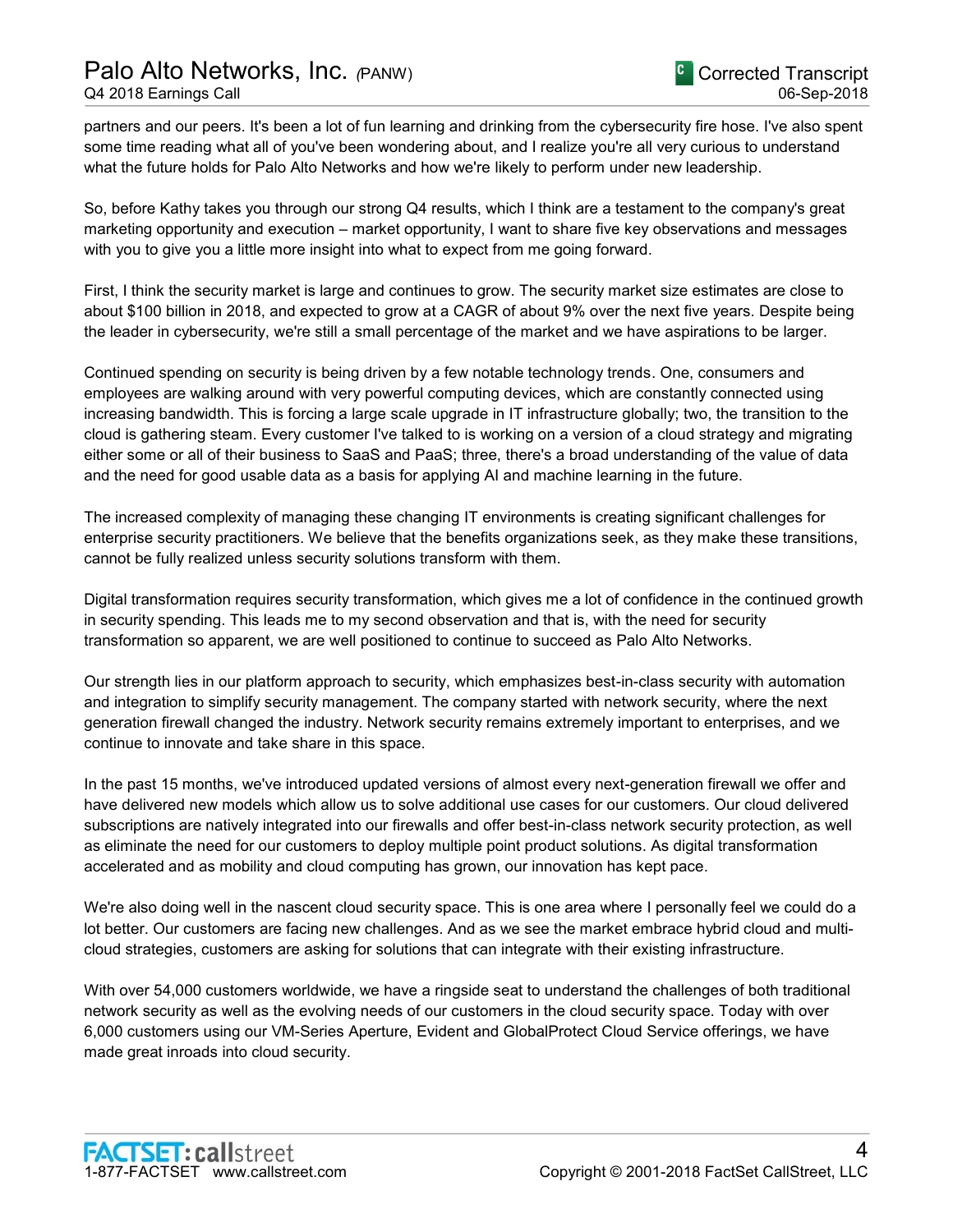In the endpoint market, which is extremely competitive and also in transition, I believe we're on the right path with Traps and Secdo. With Traps, we now serve over 3,000 customers and protect over 5 million endpoints. With our recent acquisition of Secdo, we will add important EDR capabilities, which will enable us to compete even more aggressively.

My third observation is that I believe that our bet on the Application Framework is the right one, and I'm pleased to report that it's progressing well. Coming from the outside, I had no bias one way or the other. After spending a good deal of time talking with customers about the Application Framework, three things came across loud and clear.

One, customers are looking for greater integration. They continue to be concerned with the fragmentation of solutions in the market. As new attack vectors are exploited by cyber criminals, the response for many has been to add more point products and solutions. The results, however, have been challenging from a management and policy perspective. And management of the overall security environment has become too cumbersome to be effective.

Two, customers are looking for simplification in deployment. With a multitude of users and endpoints and a sprawling infrastructure to manage, customers are concerned with the time to deploy security solutions across the enterprise. The longer it takes to deploy, the more exposed they feel.

Three, the bad actors are more and more in the cutting edge of technology. And customers are concerned with the level of sophistication both in their use of large scale computing resources and approach to data.

The Application Framework is an attempt to resolve all of these and prepare for a world which is data rich. The Application Framework will provide simple yet flexible integration, fast speed of deployment and innovative security applications offering big data analytics and machine learning to stay ahead of the bad guys and solve the most challenging cybersecurity threats. In August, the Application Framework became generally available to thirdparty apps, and we expect the first of those applications to be offered to customers in the near future.

In R&D, the teams, led by Lee Klarich who's on the call, are attacking all of these challenges for our customers with tremendous innovation. Lee's organization now includes more focused leadership across each of our product areas. The goal of this change is to launch product speedboats to help us innovate faster. I'm also delighted to say that Nir Zuk and Rajiv, our Co-Founders, have both reengaged are in entrepreneurial mode helping to accelerate our development engine and ensure we stay ahead of the evolving threat landscape.

Onto my fourth observation. I've recently read a number of analyst notes and I understand that my attitude towards M&A is a topic of interest. While we all know we have cash in our balance sheet, which in the tech sector seems to be the norm. We don't intend to spend it in a non-judicious manner. Not only as a shareholder, but also as an investor, my interests are very aligned with yours to create long-term shareholder value. I understand that we cannot create value either by expensive acquisitions or without bringing significant value and execution to any acquisitions we make. Any activities in this area are going to be guided by aspirations to solve our customers' problems and bring value to our customers and shareholders.

Which leads me to my fifth and final message I'd like to leave you with today, and that is our intend to run the business for the long-term. Being a student of Warren Buffett, I'm going to be focused on generating long-term value, balancing investment in the business which will allow us to grow and succeed with the need to provide returns to our shareholders.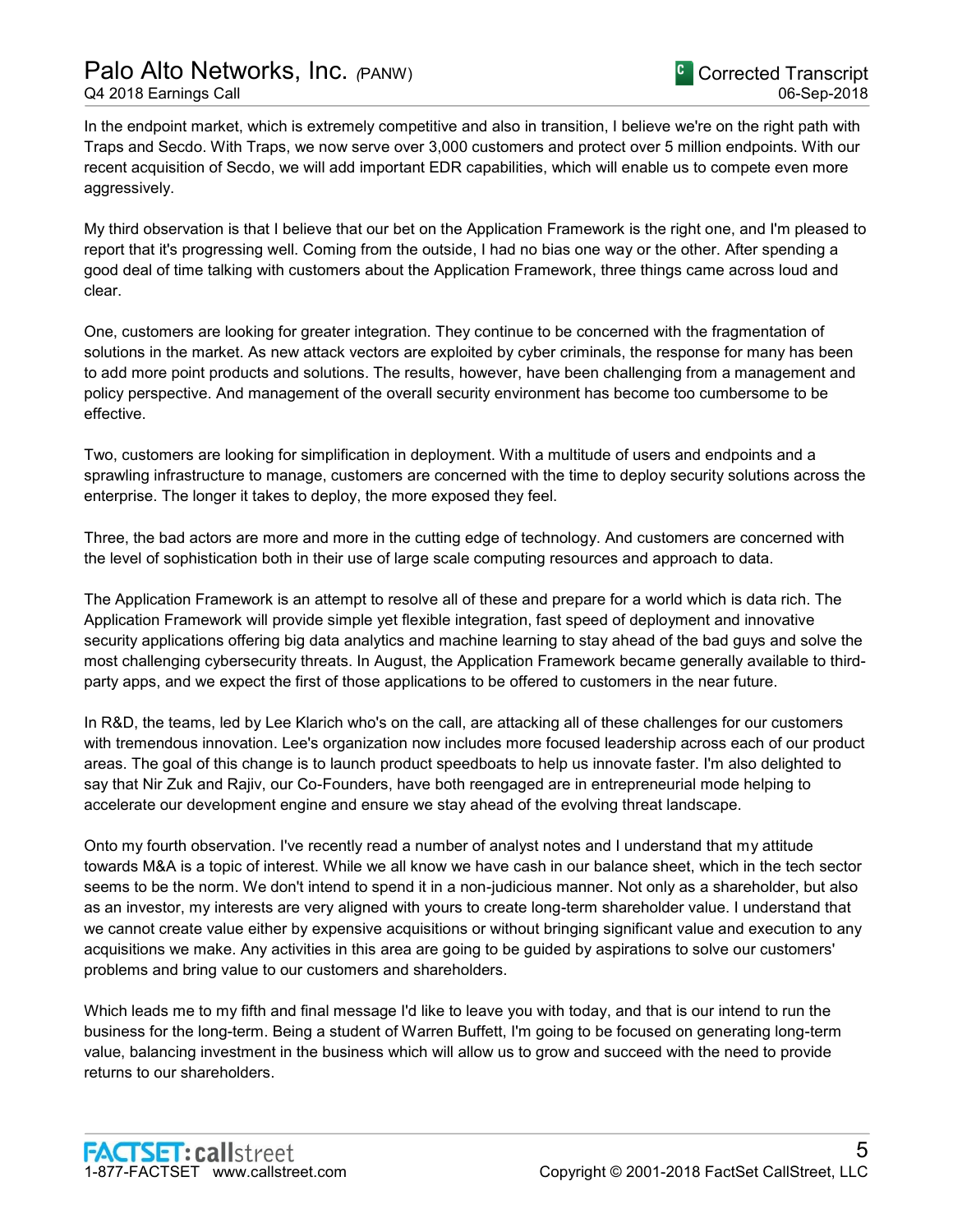And while I appreciate the value of guidance for analysts and investors, I'm all about creating long-term value for our shareholders and not just managing for the next six to nine months. Therefore, you will notice a shift in our approach this year as we provide guidance for only one quarter. But rest assured, I'm here for one reason and one reason only that is to build the best cybersecurity company in the world.

In summary, I'm delighted to be here and believe that we have a significant opportunity ahead of us as long as we continue to grow fast, innovate and most importantly provide industry-leading security for our customers around the globe.

With that, I'll turn the call over to Kathy.

#### Kathy Bonanno

*Chief Financial Officer & Executive Vice President, Palo Alto Networks, Inc.*

Thank you, Nikesh. Before I start, I'd like to note that except for revenue and billings, all financial figures are non-GAAP, and growth rates are compared to the prior-year periods unless stated otherwise.

As Nikesh indicated, we had a strong finish to our fiscal year. We continued to see healthy security spending and strong demand across our platform. With the addition of over 3,000 new customers during the quarter, we are privileged to now serve over 54,000 customers. We also continue to increase our wallet share with existing customers. Our top 25 customers, all of which made a purchase this quarter, spent a minimum of \$31.7 million in lifetime value, a 45% increase over the \$21.9 million spend in the same period a year ago.

In the fourth quarter, total revenue grew 29% to \$658.1 million. For the fiscal year, we reported total revenue of \$2.3 billion, a 29% increase year-over-year. By geography, Q4 revenue grew 24% in the Americas, 43% in EMEA and 43% in APAC. Q4 product revenue of \$267.6 million grew 26% compared to the prior year.

Q4 SaaS-based subscription revenue of \$214.5 million increased 38%. Support revenue of \$176 million increased 25%. In total, subscription and support revenue of \$390.5 million increased 32% year-over-year and accounted for 59% of total revenue.

Q4 total billings of \$868.1 million increased 29% year-over-year. The dollar-weighted contract duration for new subscription and support billings in the quarter was approximately three years consistent with what we have seen in prior periods. For fiscal 2018, total billings were \$2.9 billion, up 25% year-over-year. Product billings were \$871.5 million, an increase of 23% year-over-year and represented 30% of total billings. Support billings were \$856.2 million, up 20% and represented 30% of total billings. And subscription billings were \$1.13 billion, an increase of 31% year-over-year and represented 40% of total billings.

We continue to drive a mix shift towards greater subscription services, as we provide more of our offerings from the cloud. In addition to strong attached services revenue during the quarter, the momentum of our non-attached subscriptions continued. Our VM-Series, Traps, AutoFocus, Aperture, Magnifier, GlobalProtect Cloud Service, Logging Service and Evident offerings exited the fiscal year with run-rate billings of approximately \$274 million growing over 68% year-over-year.

Total deferred revenue at the end of Q4 was \$2.4 billion, an increase of 33%. The recently announced acquisitions were not material for revenue and billings in the quarter.

Q4 gross margin was 76.2%, a decline of 110 basis points compared to last year due to continued pressure from new product introductions. Q4 operating expenses were \$349.9 million or 53.2% of revenue, which represents a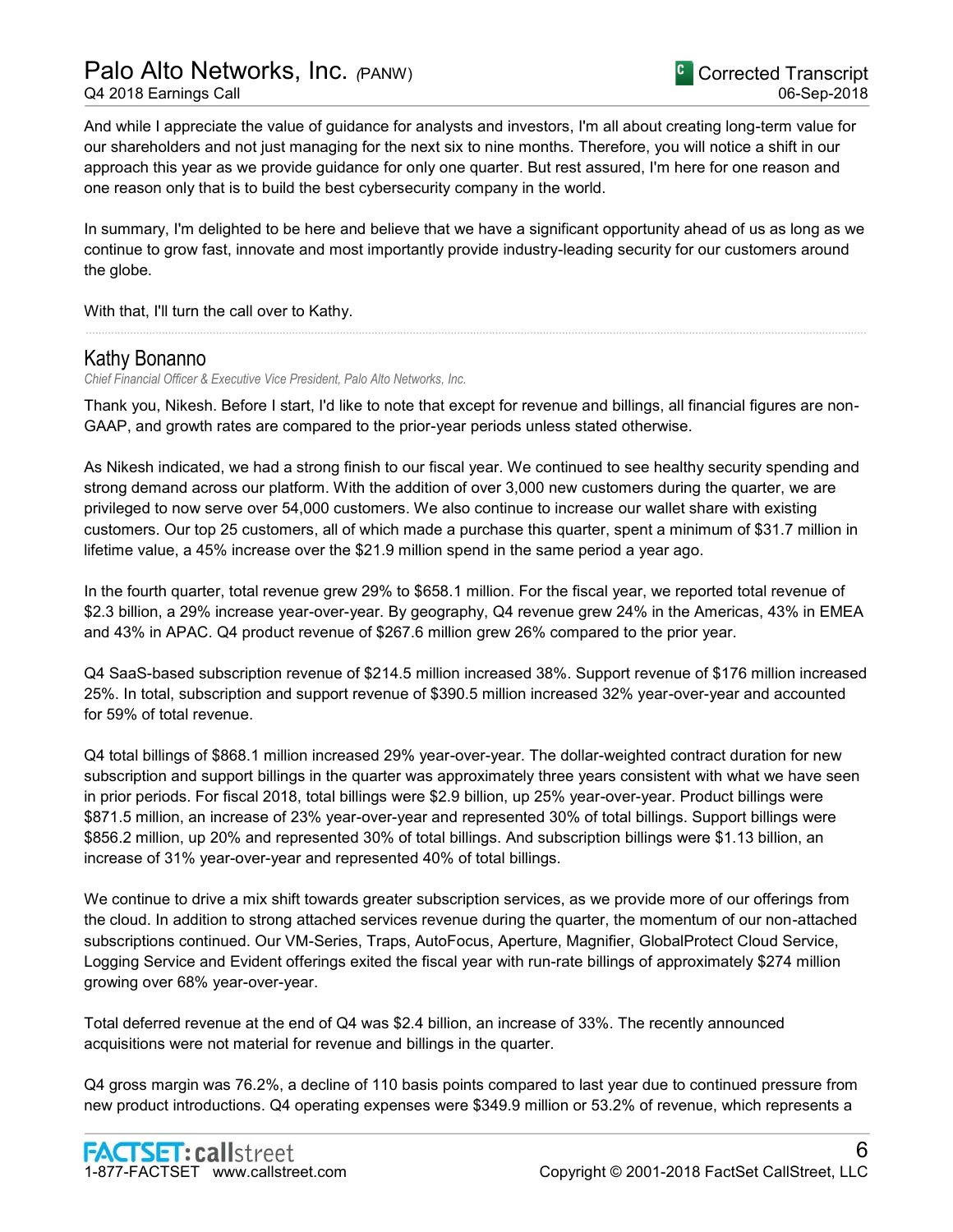40-basis-point improvement year-over-year. Q4 operating margin was 23%, a reduction of 70 basis points yearover-year and includes approximately \$13.4 million of operating expense related to acquisitions.

For the full fiscal year 2018, operating margin was 20.8%, an increase of 70 basis points year-over-year compared to FY 2017 operating margin of 20.1%. Included in the 70-basis-point increase is approximately 140 basis points of organic operating margin expansion, which adjusts for acquisition related revenue and expenses.

We ended the fourth quarter with 5,348 employees. Non-GAAP net income for the fourth quarter grew 46% to \$125 million, or \$1.28 per diluted share. For the full fiscal year 2018, non-GAAP net income grew 51% year-overyear to \$381.4 million or \$3.99 per diluted share.

On a GAAP basis for the fourth quarter, net loss declined 94% to \$2.3 million or \$0.02 per basic and diluted share. For the full fiscal year 2018, GAAP net loss declined 32% year-over-year to \$147.9 million or \$1.61 per basic and diluted share.

Turning to cash flow and balance sheet items. We finished July with cash, cash equivalents and investments of \$4 billion. This includes net cash of approximately \$1.5 billion raised through the July 2018 offering of convertible senior notes due in 2023.

Q4 cash flow from operations of \$277.9 million increased 16%. Free cash flow was \$252.5 million, up 33% at a margin of 38.4%. These numbers include approximately \$12.4 million of operating cash outflow related to our recent acquisitions. Capital expenditures in the quarter were \$25.4 million. DSO was 57 days, a decline of 13 days from the prior-year period.

Turning now to guidance and modeling points. In addition to the usual reminder that this guidance includes the type of forward-looking information that Amber referred to earlier, there are two important notes for guidance this quarter.

First, we intend to revert to quarterly revenue and EPS guidance only, which was our practice prior to fiscal 2017. Second, we will adopt ASC 606 during Q1 fiscal 2019, and our guidance reflects the change in accounting rules.

In our fiscal 2018 10-K and our Q4 2018 supplemental financial information, we will provide an overview of ASC 606 adjustments associated with select financial metrics. The impact on revenue and operating income is expected to be immaterial in Q1 2019.

For fiscal Q1 2019, we expect revenue to be in the range of \$625 million to \$635 million on an ASC 606 basis, an increase of 25% to 27% year-over-year. We expect first quarter non-GAAP EPS to be in the range of \$1.04 to \$1.06, also under ASC 606, using approximately 98 million to 100 million shares.

Before I conclude, I'd like to provide some additional modeling points. Our non-GAAP EPS guidance includes expense of \$10 million to \$15 million associated with our recent acquisitions. We expect our non-GAAP effective tax rate to remain at 22%. And CapEx in Q1 2019 will be approximately \$35 million.

With that, I'd like to open the call for questions. Operator, please poll for questions.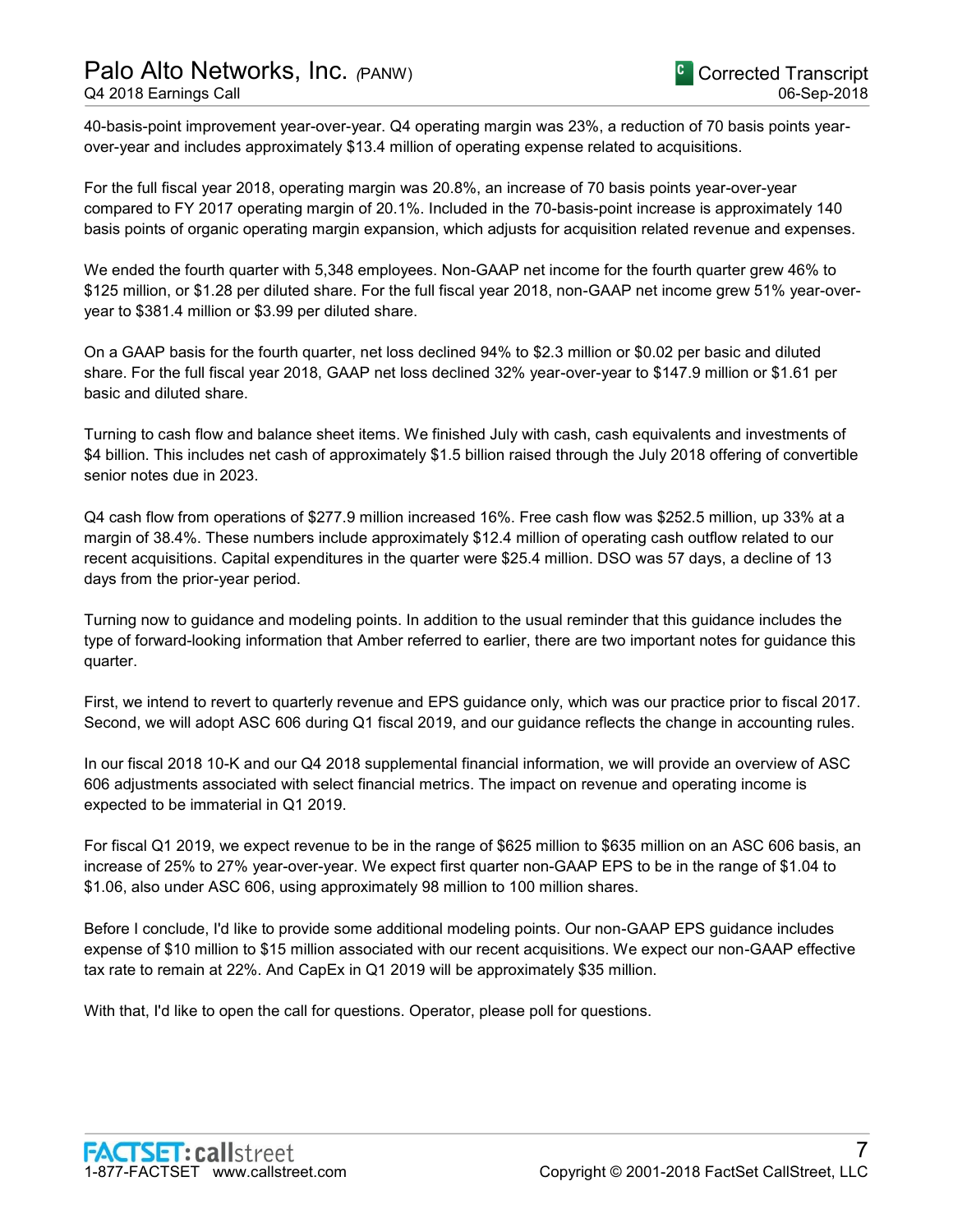### **QUESTION AND ANSWER SECTION**

**Operator**: Certainly. [Operator Instructions] Our first question will come from Phil Winslow with Wells Fargo.

#### Philip Winslow

*Analyst, Wells Fargo Securities LLC* Q

Hey. Thanks guys, and congrats on a great quarter. You saw another strong quarter of new customer additions, but you also highlighted just continued upsell and just penetration inside of your existing customers. So, my questions is, as you look forward to Q1 and over the coming quarters here, how you think about the balance between that new customer addition, the land there, but also kind of further gaining wallet share inside of existing customers? How do you kind of think about this coming fiscal year versus what we saw over this last year? Thanks.

#### Mark Anderson

**Mark Anderson**<br>President, Palo Alto Networks, Inc.

Yeah. Hey, Phil, its Mark Anderson here. I think we're going to see more of the same. I think we have strong motions with partners and sales teams around the world with a really good coverage model focusing on growing their existing customers and expanding into new customers. I think the wind is probably never been more behind our sales than it is right now just in terms of our brand in the market and the reputation for driving better security outcomes. We've got, I think, a team that's focused on doing both of these work streams as part of their day-today job.

#### Philip Winslow

*Analyst, Wells Fargo Securities LLC* Q

Got it. Eventually a follow up for Nikesh. The App Framework going live here. Obviously, it's just kicking off here. But what are the milestones or KPIs that you're looking at to show the adoption of that? Is it customer go lives? Is it partner go lives? How do you think about the milestones that you're looking at that we should keep track of to?

#### Nikesh Arora

*Chairman & Chief Executive Officer, Palo Alto Networks, Inc.* A

Hey, thanks for your question. I think when I talk to customers as I mentioned, the challenge seems to be a lot of point solutions in the industry. And from my perspective, the App Framework is definitely the long-term direction both for us and for the industry. The way we're trying to think about it internally is to make sure that we get our big products to start working together much better. So, I expect us to start seeing more and more integration between our firewall products and our endpoint products like sort of in the [ph] XDR (21:22) world as we acquired Secdo and we're busy working hard to make these things go live together.

At the same time, obviously, we want the Application Framework to be useful for other third-parties. So, the more third-party players we can get to adopt our model, the more we can get our products to work together and more we can provide customers the opportunity to be able to see how to look at their threats, how to look at their security posture across multiple parts of their infrastructure, to us that is a win.

**Mark Anderson**<br>*President. Palo Alto Networks. Inc.* **Mark Anderson**<br>President, Palo Alto Networks, Inc.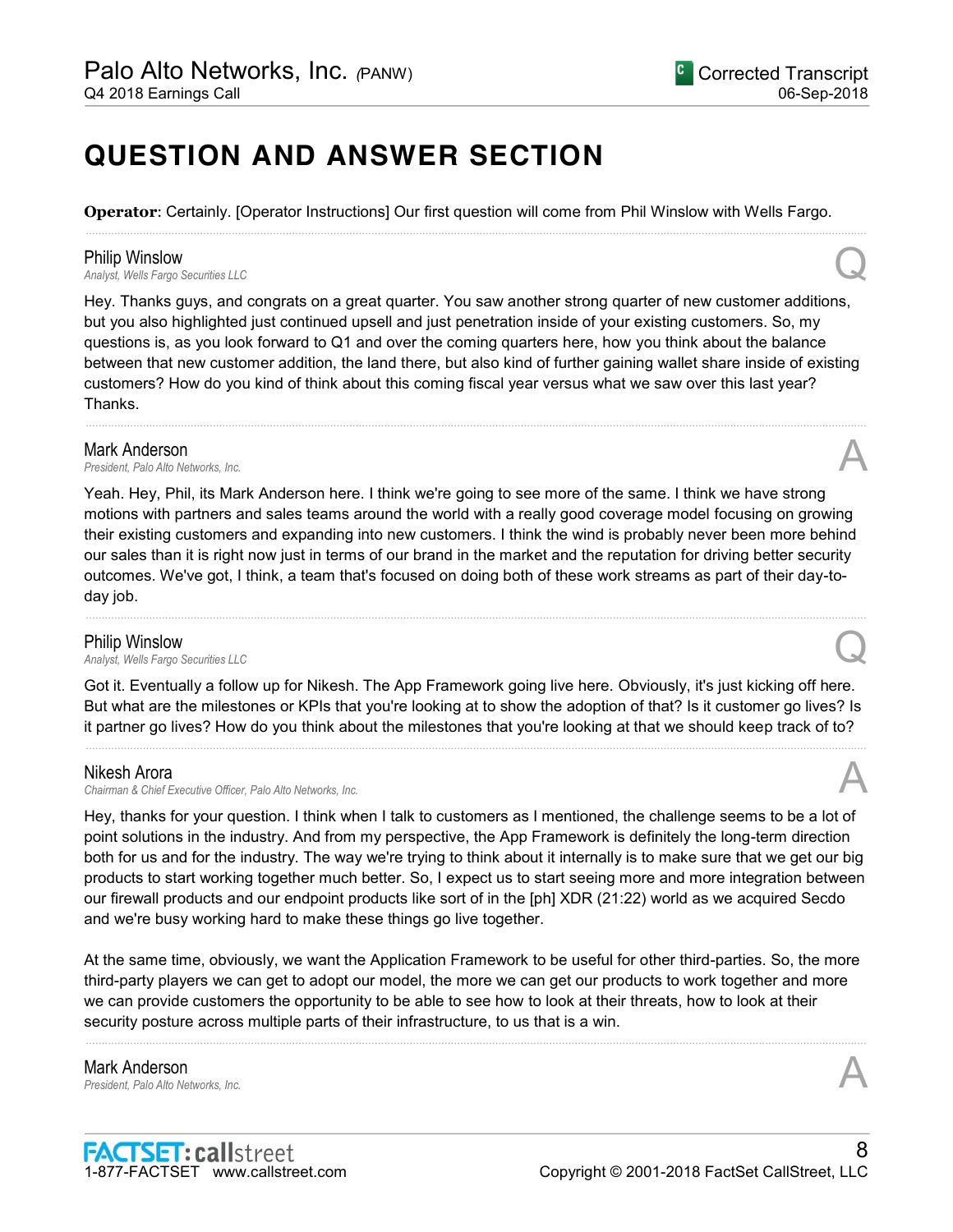And if I can just add on top of that, Nikesh. I think we both feel when we talk to customers about it, that they love the notion, they love the concept, they love the idea of being able to distill innovation into much more consumable form factors. And I think more importantly, prospects that we're talking to, we talk about the Application Framework as a future state for them. And it gives them real sort of strong belief that picking Palo Alto Networks as their future provider is the right way to go.

**Philip Winslow**<br>Analyst, Wells Fargo Securities LLC *Analyst, Wells Fargo Securities LLC* Q

Great. Thanks, guys.

Mark Anderson **Mark Anderson**<br>President, Palo Alto Networks, Inc.

Yeah. Thank you.

**Operator**: Thank you. Our next question will come from Matt Hedberg with RBC Capital Markets.

#### Matthew George Hedberg **Matthew George Hedberg**<br> *Analyst, RBC Capital Markets LLC*

Hey, guys. Thanks for taking my questions. Congrats on the results as well. The product refresh seems to be moving along nicely. And clearly, Kathy, you called out strong growth in SaaS and emerging products. I'm curious though, if you could drill down a little bit more on pricing both within the core firewall and also some of the newer products that are seeing quite a bit of growth as well?

#### Kathy Bonanno

*Chief Financial Officer & Executive Vice President, Palo Alto Networks, Inc.* A

Sure. Yeah. Thanks, Matt. We're definitely very excited about the opportunity that refresh presents to us. Obviously, it's important opportunity for us and we're definitely very focused on capturing that opportunity. But as we've already discussed, most of the opportunity for us comes from attracting new customers, winning new customers and expanding within our existing base. And we've seen very consistent pricing throughout our history. Our deal size tends to remain in the sort of mid five figures. And we're not really seeing a change to that. What we focus primarily on is expanding the lifetime value. And we've seen very nice continued expansion of lifetime value over time with our customers.

#### **Matthew George Hedberg**<br>Analyst, RBC Capital Markets LLC **Matthew George Hedberg**<br> *Analyst, RBC Capital Markets LLC*

That's great. And then, we continue to hear good things from Traps. You called out good growth, good customer addition there. I'm curious though now that with Secdo in the fold here, how do you look at that antivirus opportunity adding EDR capabilities? And maybe how do you think about the competitive landscape in that market? Thanks.

#### Lee Klarich

*Chief Product Officer & Executive Vice President, Palo Alto Networks, Inc.* A

Yeah. Thanks. This is Lee Klarich here. So, we're very pleased with the progress we made with Traps. We're very prevention focused in how we approach the endpoint security market. There was a lot of opportunity there for us to take advantage of. With the acquisition of Secdo, it gave us an opportunity to expand that footprint toward EDR. And as we've looked at that and we've made progress on it, our views have of course expanded to thinking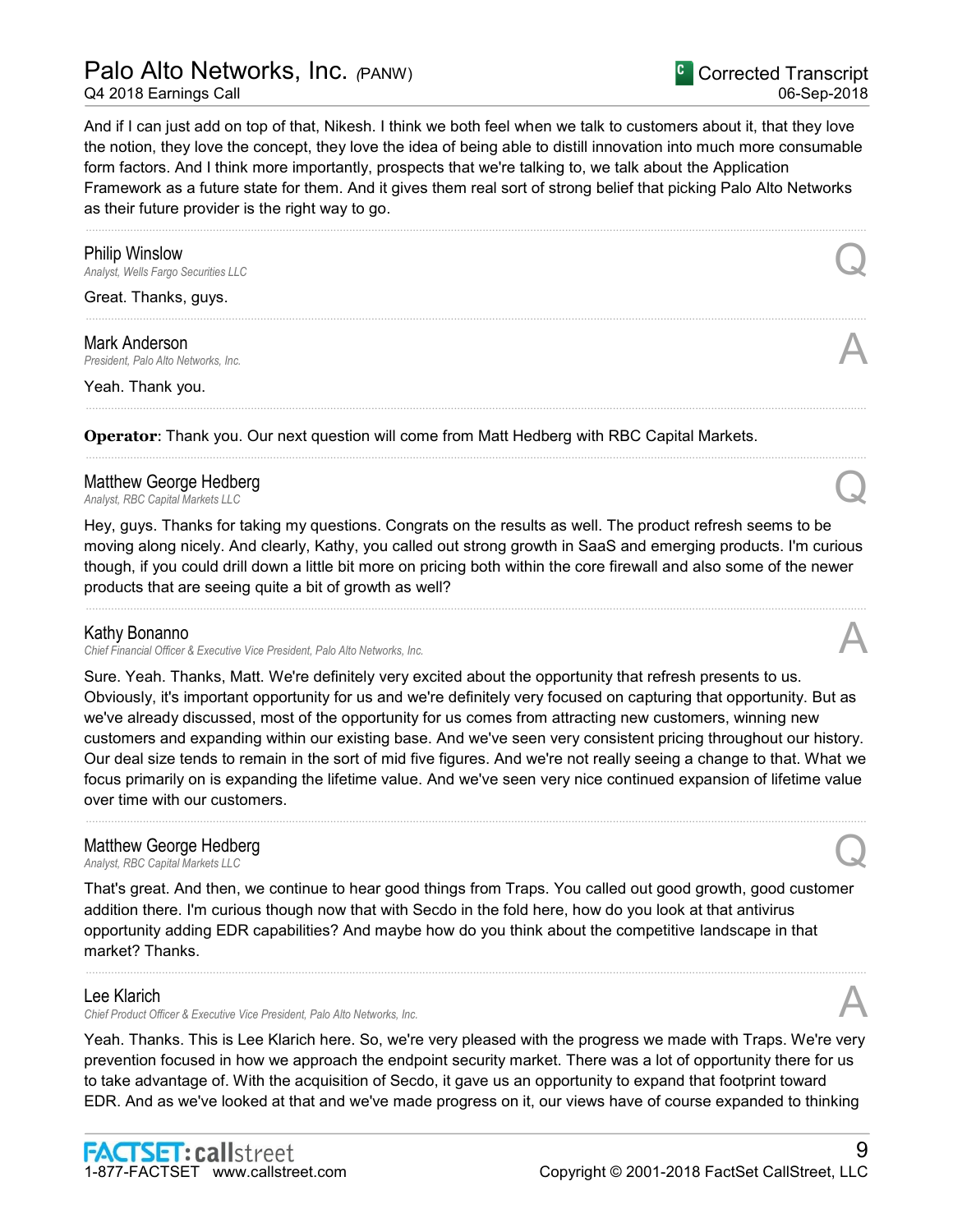about not just what we can do for endpoint data, but what we can do with data collector across the entire platform. And the ability to do that is in large part enabled by physician execution we're doing in Application Framework that brings these different components together, brings the data together in one place enables us to build applications to take advantage of that.

**Operator**: Thank you. We'll move to our next caller, Pierre Ferragu with New Street Research. Please go ahead, sir.

Pierre C. Ferragu<br>Global Team Head, New Street Research LLP (US) **Pierre C. Ferragu<br>Global Team Head, New Street Research LLP (US) Quarter Contract Contract Contract Contract Contract Contract Contract Contract Contract Contract Contract Contract Contract Contract Contract Contract Co** 

Hey. Thanks for taking my questions. Nikesh, you mentioned your objective is to become the best cybersecurity company in the world, which is very exciting. And I was wondering, could you tell us a bit more about that? Like five years from now, what does Palo Alto Network look like? Is that like a product company selling its own cybersecurity technology and appliances, and products almost, an enabler, helping develop their own products?

And then I'd love to hear your thoughts about what you see in the early buildup of your developer community. So, who's typically very excited about the opportunity to develop on your platform today typically? And also, I'm really curious to hear whether you meet the new excitement, also some sort of resistance from people who might have to choose between collaborating with you or competing with you.

#### Nikesh Arora

*Chairman & Chief Executive Officer, Palo Alto Networks, Inc.* A

Hey, thank you for your question. I want to remind you that this is day 90 on the job for me and my cybersecurity knowledge is only restricted to my ability to read everything in cybersecurity, meet industry players and constantly pepper Lee, Nir and Rajiv and the team with questions. So, having said that, that's a good question, where do we see the company five years from now? It's kind of very fascinating. As I go talking to customers, they're obviously trying to protect things that they can as quickly and easily as they can.

And if you think about the bad actors, they're busy trying to attack the most vulnerable part of the infrastructure, which is the easiest thing they can crack. What's important is, they're getting more and more sort of best of breed in terms of user computing, use of data, use of technology and we need to be able to match them and do better than them in terms of our ability to understand data and be able to deploy large amounts of computing against it. So, 5 to 10 years from now, I think this is going to become a data game and an AI game and ML game, it'll be impossible for human beings to be able to protect companies or large enterprise infrastructures because the whole world is going to the cloud. And there's tons and tons of data being created every day.

So, if you believe that, then to be able to apply good AI and I know it's very important to get [ph] right data in (27:30), garbage in, garbage out. Good stuff in, you're more likely to get a good outcome. So, I think part of what Lee and Nir and the team they've been working on is to make sure that we've produced good data from the products we have. So, a lot of the acquisitions that Palo Alto Networks has made have been very strategic in their ability to collect the right data. And that allows us to create the version of the Logging Service and the Application Framework that we're aspiring to create. So, you can expect us to keep trying to put good data into our Logging Service, keep trying to encourage both our internal teams and partners to write applications against that Logging Service, so it's no longer a point solution that endpoint solves for endpoints and firewall solves for firewalls and cloud security solves for cloud security.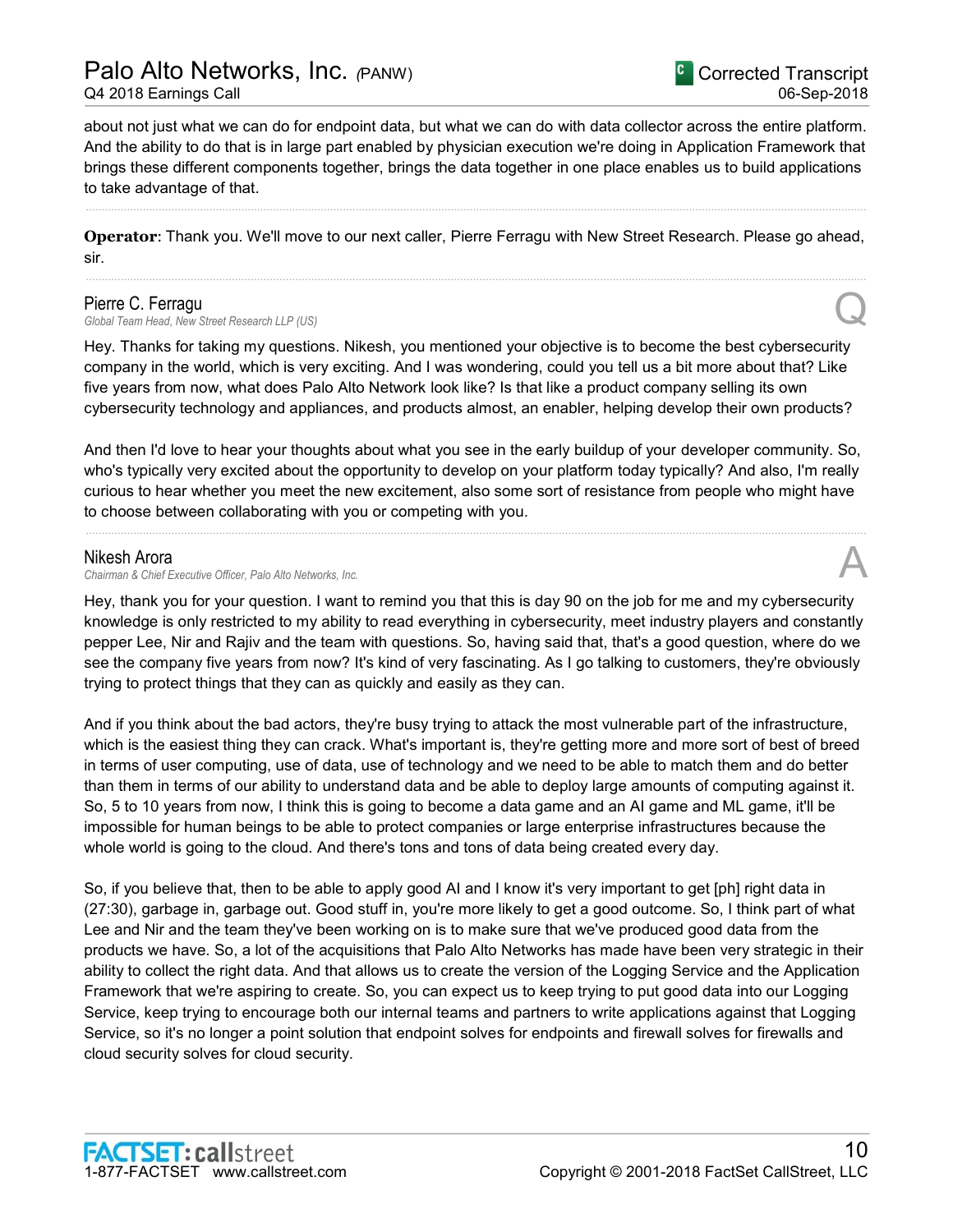You see a threat ones anywhere and you have the ability to figure out what to do with it across all parts of infrastructure. So that's what we like to be, is be able to look at threats across any sort of ingress point into infrastructure any user and be able to give you a solution that fixes that at the other end.

Now, over time, you want AI and MLs to do this and it's a journey from getting there from where we are. But given all the products we have in place all the ingredients we have in place, I'm personally very excited that we have the skill set and the capability and the people and the resources to get there.

Pierre C. Ferragu<br>Global Team Head. New Street Research LLP (US) **Pierre C. Ferragu<br>Global Team Head, New Street Research LLP (US) Quarter Contract Contract Contract Contract Contract Contract Contract Contract Contract Contract Contract Contract Contract Contract Contract Contract Co** 

Thanks, guys. It's very clear. Thank you very much.

**Operator**: Thank you. Our next question will come from Jonathan Ho with William Blair. Please, go ahead.

**Jonathan F. Ho**<br>Analyst, William Blair & Co. LLC **Jonathan F. Ho**<br>Analyst, William Blair & Co. LLC

Hi. I just wanted to, I guess, start with you, Nikesh. Now that you've had some time in seat as the CEO, what do you see – in particular, you mentioned that in cloud security, you saw maybe some room for improvement. But what do you maybe see as the gaps or the opportunities just given your time so far?

#### Nikesh Arora

*Chairman & Chief Executive Officer, Palo Alto Networks, Inc.* A

Look, I think it's fair to say that Palo Alto Networks has grown at an amazing pace. And as we grow at an amazing pace, there are things that you could have done better as we were growing. So, part of the opportunities collectively as a management team to sit down and say, look, what have we been ignoring, what can we collectively put our efforts behind, where can we improve our execution and how do we compare with other players in the industry? What is our strategic vision? Where should we go from here?

So, I think, generally, that's what me and the team have been doing for the last 90 days. And the team has been very collaborative and open to rethinking certain things. Having said that, as I mentioned both in my due diligence before I got to Palo Alto Networks and in my last 90 days, there are no major obstacles to being able to achieve the vision that I laid out. And we have a collective opportunity as management to continue to hone our execution, continue to stay focused. And as I mentioned in my prepared remarks that, one of the best things we've done in the last 90 days is sit down with Lee and the product team and say, look, to win in this space we have to be a product company first, which is how we got here in the first place. So, let's make sure that our product teams are aligned towards the opportunities. And we are being very honest with ourselves in terms of how do we get scale and how do we win these areas. And we've taken the step towards streamlining our teams and getting more focused.

And now the plan is to put more wood behind those arrows and be able to compete effectively in all those places. So, sort of like work as an entrepreneurial empowered team in each of our product areas to go ahead and solve the problem for our customers, at the same time keep the integrated fabric of our aspiration to have a common set of data coming from all of our products, so we can actually solve the larger problem as we get smarter about applying AI and ML to those opportunities.

**Jonathan F. Ho**<br>Analyst. William Blair & Co. LLC **Jonathan F. Ho**<br>Analyst, William Blair & Co. LLC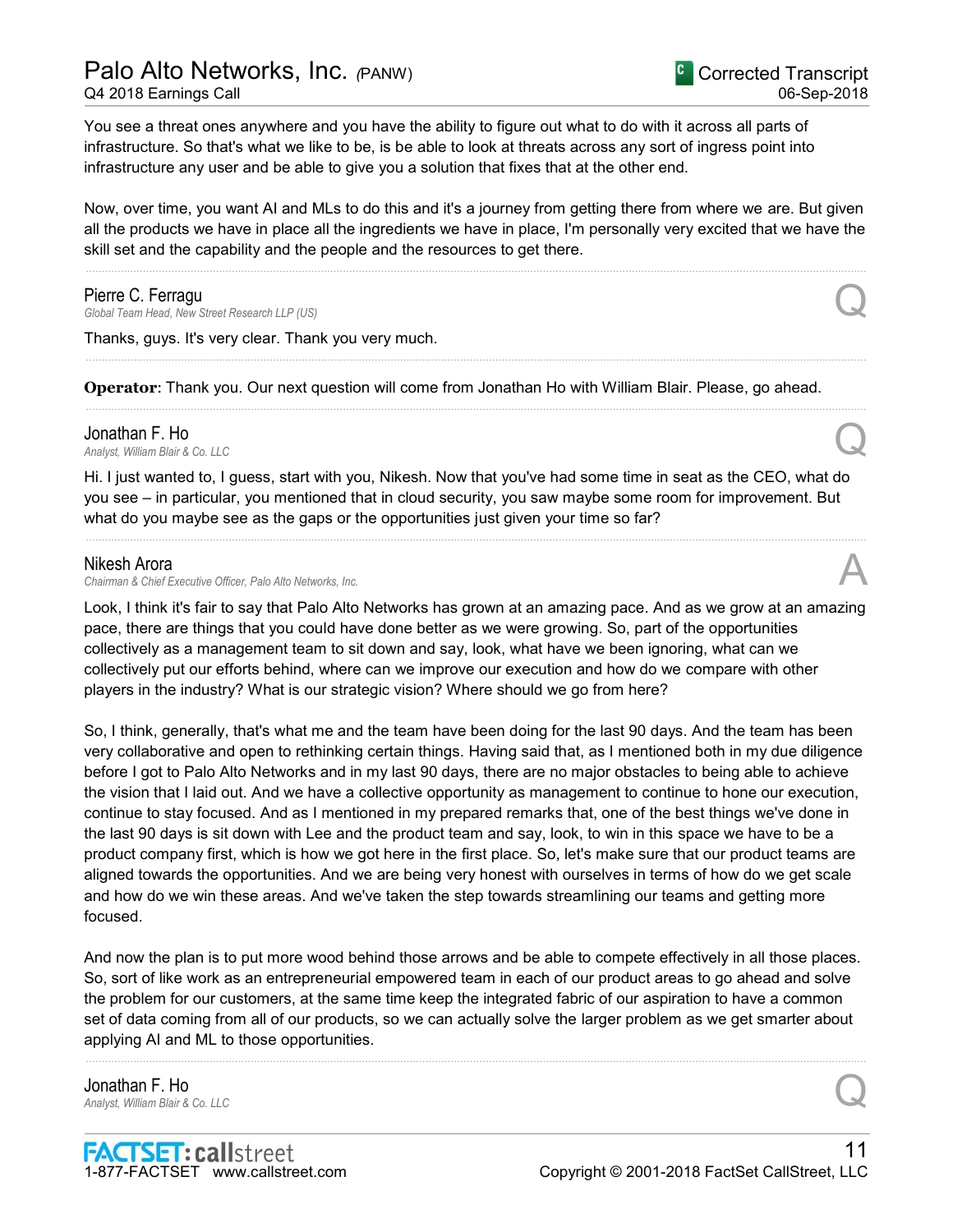Look, I think there's two ways to look at it. I think from a customer perspective, there is a resounding sort of yes,

performing with those third-parties? Nikesh Arora *Chairman & Chief Executive Officer, Palo Alto Networks, Inc.* A

Got it. And then just as a quick follow up, what's been the initial, I guess, partner response with the Application Framework? Can you maybe talk a little bit about what's exciting for them and some of the integrations that you're

we would love something like that, on a philosophical and principle level, where they'd like to see the data sort of being commingled and be able to work together across our product. Obviously, they like to see more data [ph] compared to (31:37) ours and part of that opportunity is to understand what is good data, and over time how that gets into the same place. I think from a partner perspective, our partners, the first 30 beta partners that we have, are happy that they can get access to the data and start building their apps on top of it as opposed to having again to solve point by point with our product on an individualized basis. But I think this is a journey in both ends, both on the partner side and the customer side of getting more and more good stuff to the center. Mark, do you want to add something?

#### Mark Anderson

**Mark Anderson**<br>President, Palo Alto Networks, Inc.

Yeah. Just, with regards to channel partners, Jonathan, I think the value proposition for them is quite compelling. I think most of them tend to focus on four or five different vendors and apply the training necessary to enable their people to be a trusted advisers for those four, five different companies. We now give them the opportunity to partner with many partners, so that we're doing the integration work with the Application Framework and abstracting the complexity, how to provisioning that innovation. So, it's really compelling proposition for them. Most partners that I've talked to are busy looking at how they can build an application themselves, how they can take advantage of the Application Framework to deepen their ties with their customers.

**Operator**: Thank you. [Operator Instructions] We'll take our next called Andrew Nowinski with Piper Jaffray. Please go ahead, sir.

#### Andrew James Nowinski **Andrew James Nowinski**<br>Analyst, Piper Jaffray & Co.

Great. Thank you, and congrats on the strong quarter. So, as it pertains to expanding within your installed base, we're hearing that enterprises are increasingly leveraging micro segmentation in the networks creating these separate enclaves of data. Is that one of the drivers of your new appliance growth or your product growth within your installed base?

#### Nikesh Arora

*Chairman & Chief Executive Officer, Palo Alto Networks, Inc.* A

This notion of sort of Zero Trust architectures is not a new concept. And internal segmentation and micro segmentation, these are all use cases that have been around for actually for many years and have been something that we've been very strong in for many years as well. And so, while the new appliances with higher performance and higher capacity certainly are a very good fit for this use case, it's part of a go-to-market motion that is not new to us and something we're very good at.

Andrew James Nowinski **Andrew James Nowinski**<br>Analyst, Piper Jaffray & Co.





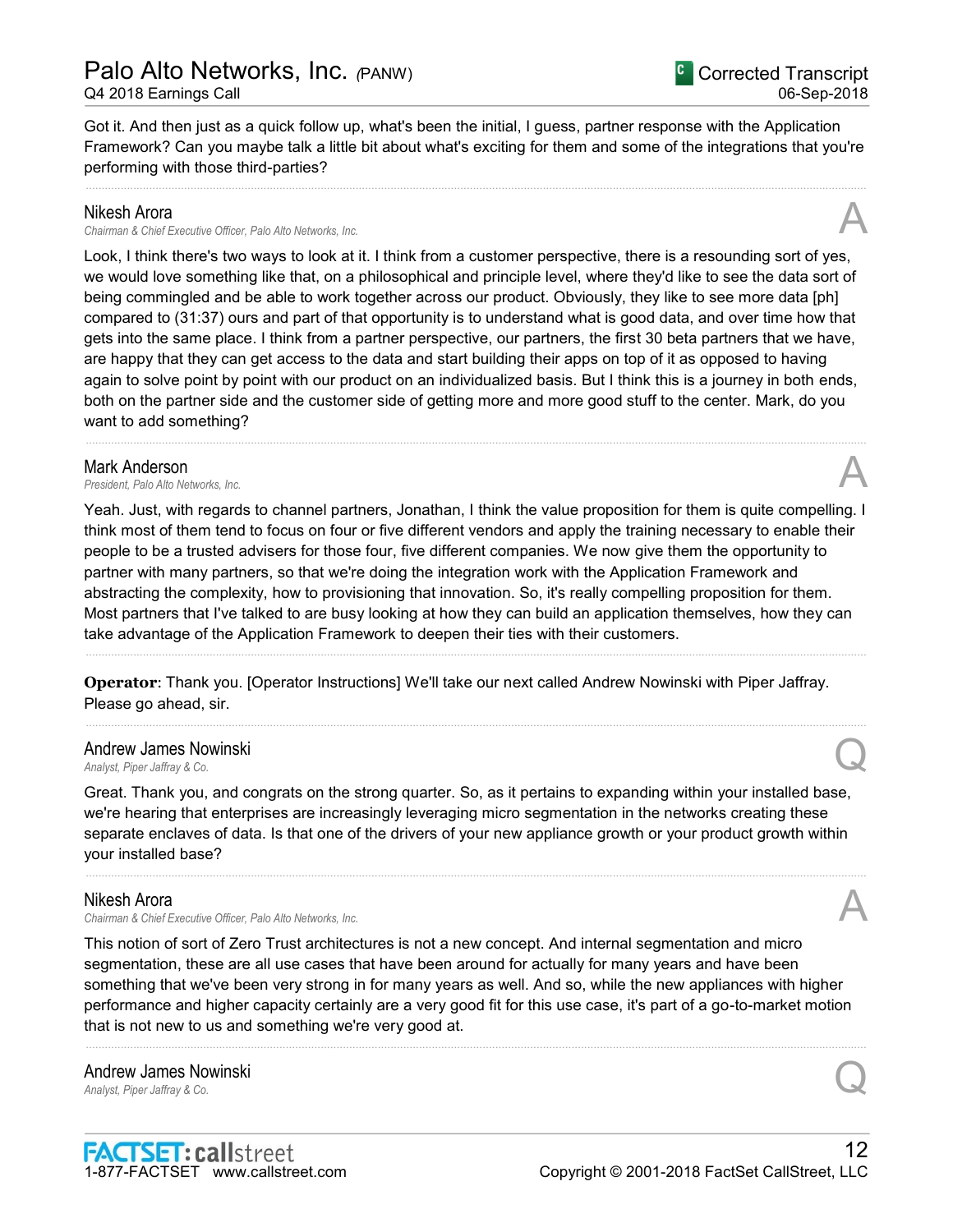Okay. And then the growth of your SaaS-based revenue continues to outpace the rest of your portfolio. Should we expect the three-year average contract duration to start going down? Or are those deals also coming in at a threeyear average?

#### Kathy Bonanno

*Chief Financial Officer & Executive Vice President, Palo Alto Networks, Inc.* A

Yes, Kathy. We've seen pretty consistent contract lengths or durations, as I mentioned during my remarks. We haven't really seen any change in that just because, and we've been adding more and more of our revenue base from subscriptions as more and more of our new offerings tend to be in subscription format. And so, we're getting customers to commit to us on average for about a three-year duration, which has been pretty consistent over time.

#### Mark Anderson

**Mark Anderson**<br>President, Palo Alto Networks, Inc.

Thanks, Andy.

**Operator**: Thank you. Our next question will come from Michael Turits with Raymond James. Please go ahead.

#### Michael Turits

*Analyst, Raymond James & Associates, Inc.* Q

Hey, guys. Good evening. Two questions of both somewhat high level. And I think both for Lee and Nikesh. First, both of you guys alluded to doing more with data, and specifically around the Application Framework and the Logging Service. Does this shift what kind of native apps you might build around the App Framework and Logging Service? Is it moving you more towards SIM or towards what other types of applications might we be aiming?

#### Lee Klarich

*Chief Product Officer & Executive Vice President, Palo Alto Networks, Inc.* A

Hi, Michael. The first application for the Application Framework actually was Magnifier, which does user behavioral analytics and that's a very sort of telling example of the kinds of applications that we can build with the right data, brought to the right place in a centralized fashion. And it's basically a way of applying machine learning to a very challenging kind of security capability that in the past often was very difficult to use because it was heavily people-oriented. And shifting that toward machine learning and automation is the kind of example for the applications that we're going to be focused on.

Now, when you do bring data to a central location, there's obviously a whole bunch of other options that present themselves, whether it has to do with threat intelligence, analytics, data visualization, automation, et cetera. And some of those will be things that we will take on ourselves and a lot of those will be things that third-parties are able to build applications with.

#### Michael Turits

*Analyst, Raymond James & Associates, Inc.* Q

And my follow-up question has to deal with cloud. And there are lots of different ways to approach cloud. One is thinking what you put in the cloud and then what you deliver from the cloud. So, it's that latter that I'm interested in. And Nikesh and Lee, do you think that there is a need to do more on the GP and the GlobalProtect direction of actually delivering from the cloud because that's an area we've had less of a presence?

Corrected Transcript

06-Sep-2018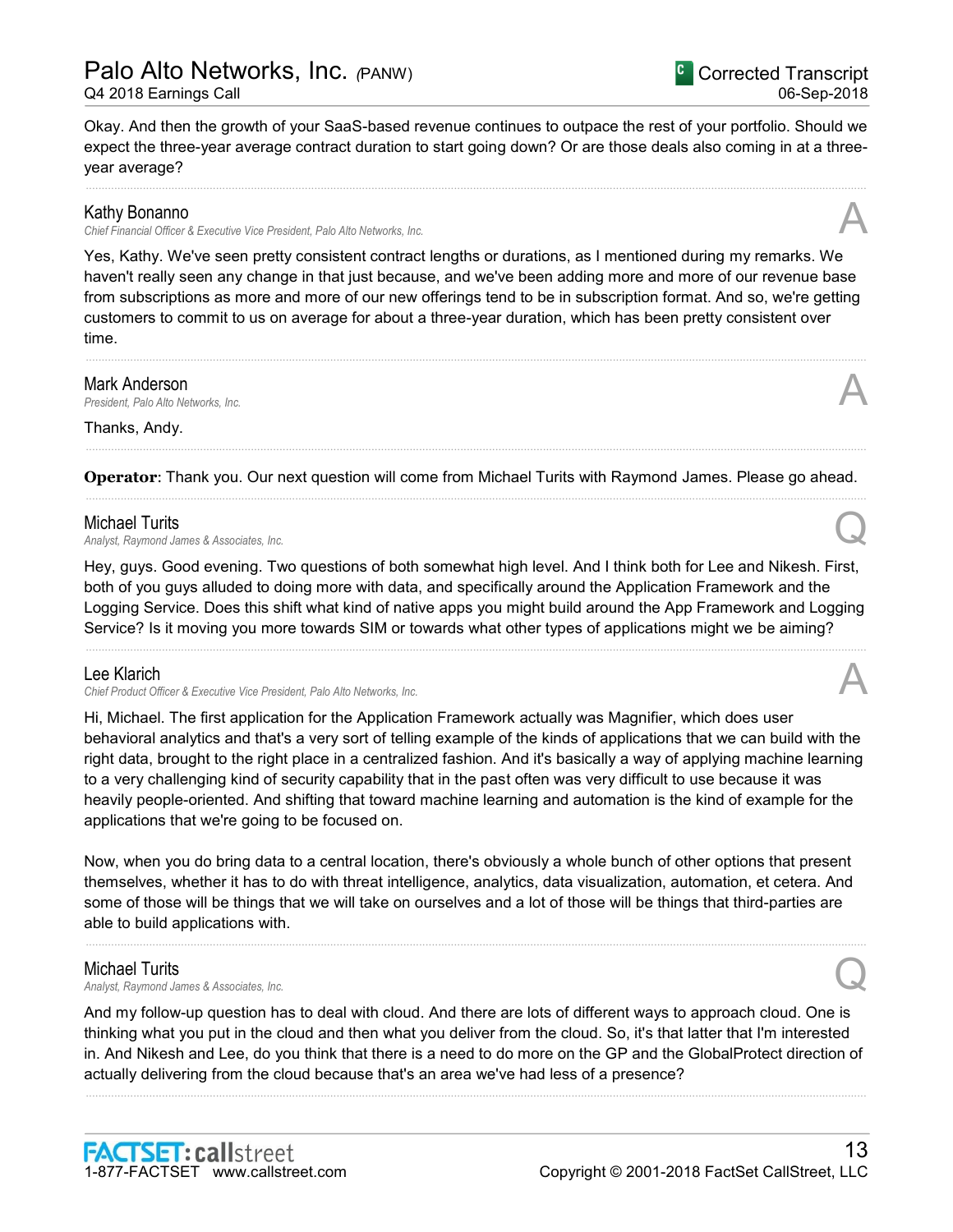#### Nikesh Arora

*Chairman & Chief Executive Officer, Palo Alto Networks, Inc.* A

Well, I'll give you my learnings of 90 days and Lee can jump in with more. I think the whole cloud space is a huge opportunity. And I think it's still early because people are just beginning to move their workloads and mass to the cloud and trying to understand what their sort of internal operating infrastructure looks like. As that becomes to get more robust, they're going understand the need for having the same features and tools that they've had with their traditional infrastructure. I think there are a lot of tools which need to be created, which don't exist and which are not going to come from your native cloud providers. So, they're going to be looking for third-party like us or others to provide those capability. I think that's why I said, there's an area we could do a lot better in. So, we are focusing our speedboats towards that area and you'll hear more from us in upcoming quarters about progress in those areas.

But clearly as you identified, GlobalProtect, as we believe, is a unique product, which has a lot of use cases. And our opportunity and challenges to be able to hone each of those use cases and really go aggressively in those categories and the different use cases to drive and make sure customers understand the benefit and value of that product. Lee, if you want to add.

#### Lee Klarich

*Chief Product Officer & Executive Vice President, Palo Alto Networks, Inc.* A

Yeah. Look, if you think about what it takes to properly secure an enterprise and particularly mobile users, remote networks, branch offices, et cetera, our view and philosophy is, you need to secure all applications, all traffic, all locations, all users with very consistent and sophisticated security capabilities. And we think we're very uniquely positioned with GlobalProtect and GlobalProtect Cloud Service to be able to do that.

**Operator**: Thank you. Our next question will come from Fatima Boolani with UBS. Please go ahead.

### **Fatima Boolani**<br>Analyst, UBS Securities LLC

**Fatima Boolani**<br>Analyst, UBS Securities LLC

Good afternoon. Thank you for taking the question. Nikesh, in your prepared remarks, you talked about getting Lee sort of more defined product related leadership. So, maybe a question is for you, Lee. Just what specific areas in terms of the priority sequence you're focusing on within your product organization because you have a lot of irons in the fire. And I just love to understand, sort of, you're focused on from an R&D perspective. And I've a follow-up for Kathy if I may.

#### Lee Klarich

*Chief Product Officer & Executive Vice President, Palo Alto Networks, Inc.* A

Yeah, absolutely. So, just to clarify what Nikesh said in his prepared remarks, what I've done within my organization is, create focus across the different product areas with leaders that have the sort of empowerment, the entrepreneurship, the ability to make decisions quickly and drive the product strategies and innovation. And that's about me creating the structure within the team. What that then creates for me is the ability to then focus on the areas that we view as being the highest opportunity in the future, cloud, Application Framework, et cetera.

#### Fatima Boolani

**Fatima Boolani**<br>Analyst, UBS Securities LLC

That's really helpful. And Kathy, for you. Just at high level, can you give us any sense or a complexion of the product revenue trajectory as we think about next year or this year rather? And appreciate that the attached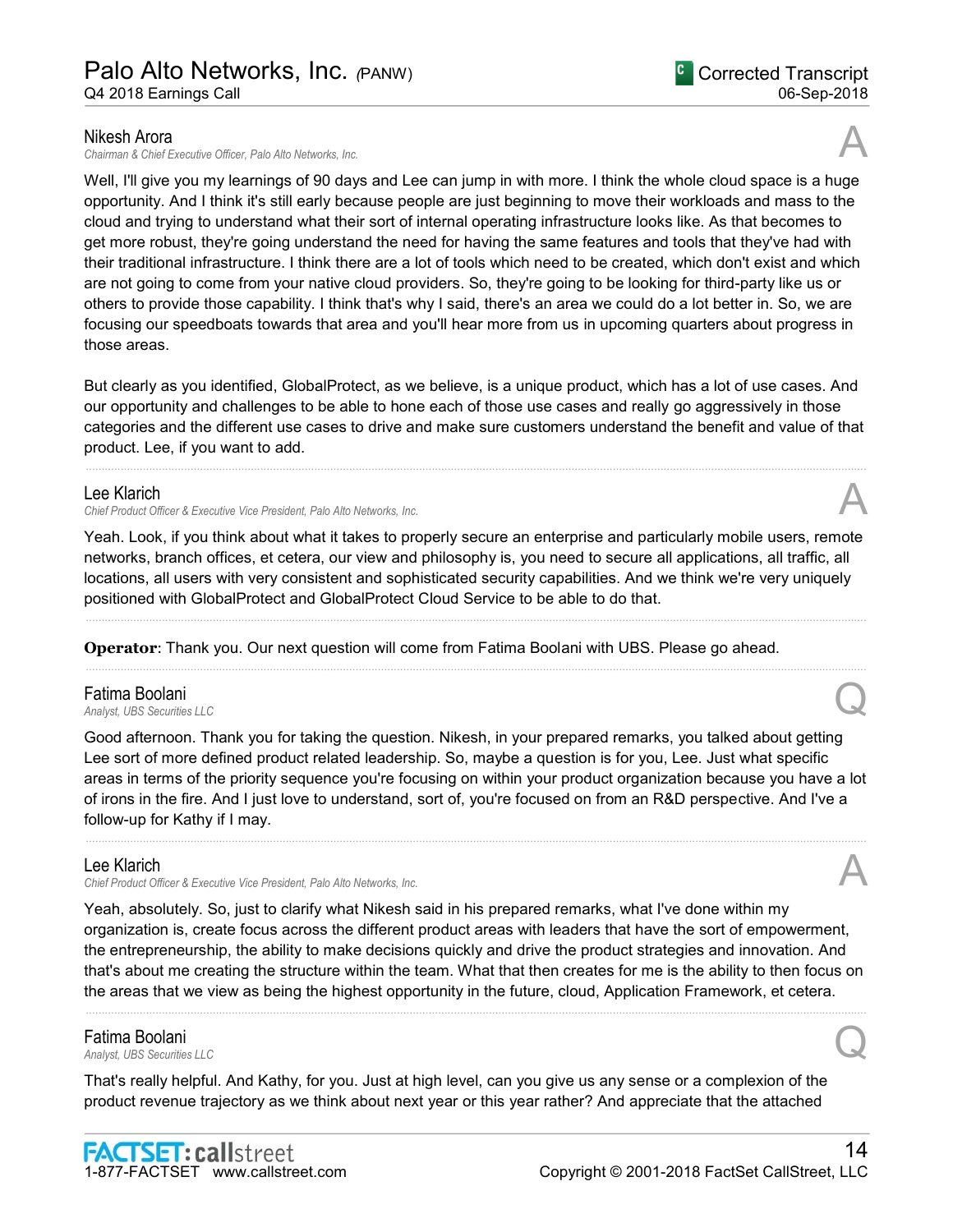subscriptions are an important part of the story. I just wanted to get a better sense of how you're thinking about that for next year? Thank you.

#### Kathy Bonanno

*Chief Financial Officer & Executive Vice President, Palo Alto Networks, Inc.* A

Yeah, absolutely. We saw really nice product growth this year and this quarter as well. So, we're really pleased with the product trajectory. The new products that we've introduced are being very well accepted in the marketplace. And we're having a lot of success selling those new product offerings. So, we're really excited about them in the marketplace. Obviously, we haven't guided to product revenue in the future. And all I can really tell you about that is, we feel good about our position in the market. And we've seen and expect to see continued good performance of our products in the market.

Fatima Boolani

**Fatima Boolani**<br>Analyst, UBS Securities LLC

Thank you.

**Operator**: Thank you. We'll move next to Ken Talanian with Evercore ISI. Please go ahead.

#### Kenneth Talanian *Analyst, Evercore ISI*<br>Analyst, Evercore ISI

Hi. Thanks for taking the question. As we look into next year, I was wondering if you could rank order the primary drivers of billings growth. And then, among those, where do you see the greatest potential for variability?

#### Kathy Bonanno

*Chief Financial Officer & Executive Vice President, Palo Alto Networks, Inc.* A

Sure. In terms of billings growth, I would say the same thing that we've been talking about for some time. Our primary driver of growth continues to be expansion within our existing customer base and trying to drive that lifetime value higher. And we've had a lot of success with that as you know, and that has worked out very well for us and continues to be the primary driver.

We're also seeing nice new customer acquisitions which is very important for us as well. And those two movements really dwarf any other opportunity that we have. We've talked about refresh in the past. That's a very important opportunity for us. So, when we think about the magnitude and the numbers, it really comes primarily from expansion and the new customer acquisition.

#### Kenneth Talanian *Analyst, Evercore ISI* Q<br>Analyst, Evercore ISI

Okay, great. And Nikesh, as you think about the importance of data going forward, what types of changes to Palo Alto, as an organization and from a technological standpoint, are needed to really position it for success?

#### Nikesh Arora

*Chairman & Chief Executive Officer, Palo Alto Networks, Inc.* A

I think part of what as you saw some of the changes we already made I talked about, one is, Lee has really focused the team because what we want to understand is, clearly how each of his product areas can go out and become big for us and win for us. We felt that we needed to put more sort of directed effort in the Application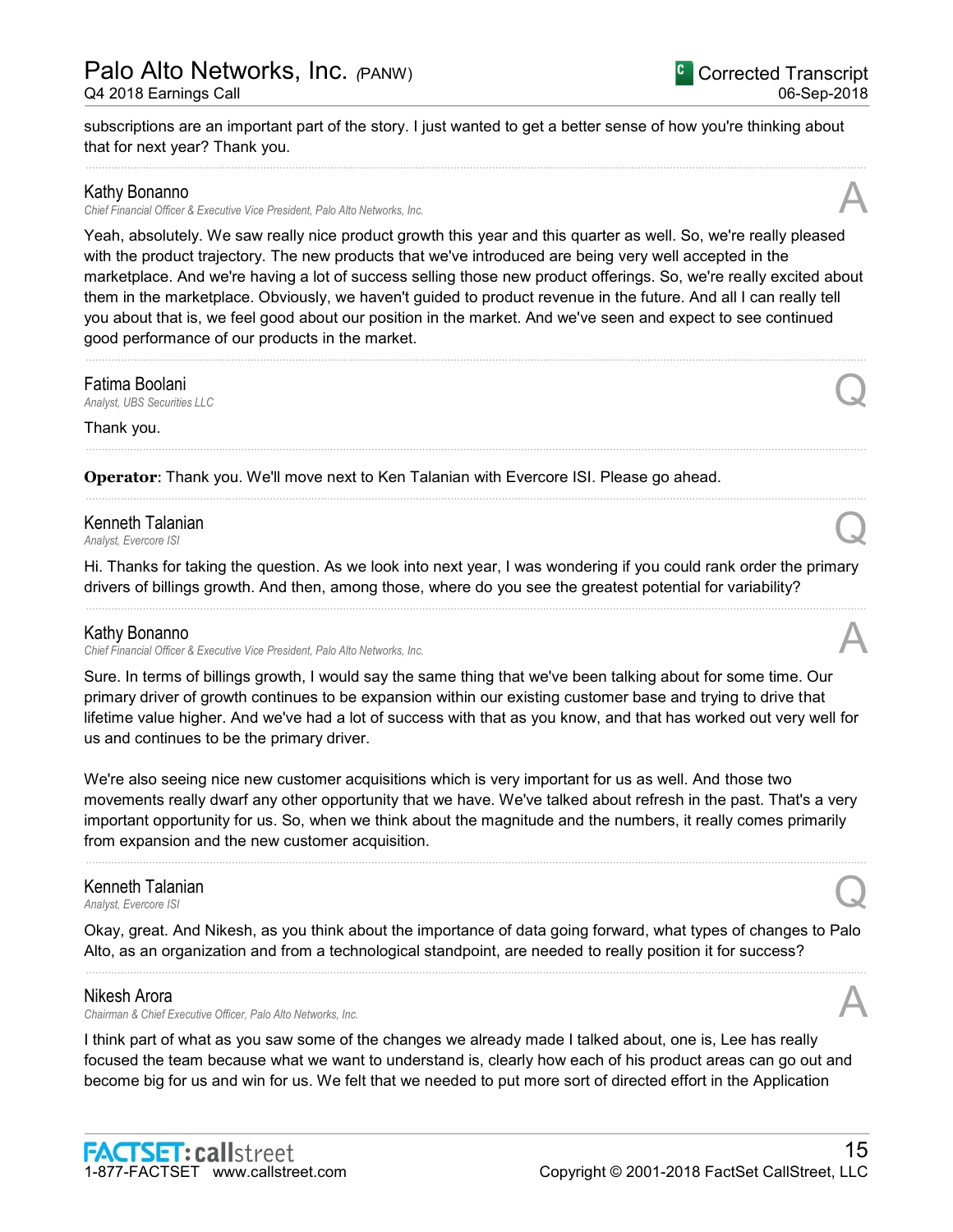Framework and Nir himself has decided to jump in. And he's leading the Application Framework team to keep moving them in line with our strategy and move them faster.

So, one is clearly speed. I think second is, giving all those product leaders, go-to-market partners who are basically focused with them to become more entrepreneurial and grow faster. So, part of what we're trying to do is that this is an industry which has a lot of vendors, a lot of players and industry is moving really fast. And we're trying to figure out how we can leverage the benefits of being a large player in this space and being cybersecurity leader, at the same time not give up the ability to move fast, move quickly, try fail, try again, execute. So, we're trying to keep the entrepreneurial spirit reinvigorated and trying to make this company which actually gives balance to those two things, which is both an opportunity and our challenge going forward.

**Kenneth Talanian**<br>Analyst, Evercore ISI *Analyst, Evercore ISI*<br>Analyst, Evercore ISI

Great. Thanks very much.

**Operator**: Thank you. Our next question will come from Keith Weiss from Morgan Stanley. Please go ahead.

#### **Keith Eric Weiss**<br>Analyst, Morgan Stanley & Co. LLC *Analyst, Morgan Stanley & Co. LLC* Q

Excellent. Thank you guys for taking the question, and a very nice quarter. Maybe to play devil's advocate a little bit to see your thoughts on the subject. I mean, you guys have \$4 billion of cash on the balance sheet now and you took out sort of more of a credit facility. So, it definitely seems like you're building up a war chest. And you're talking about customers need to consolidate and integrate solutions and buy from fewer vendors, which makes a ton of strategic sense. And I've heard it from CISOs for quite some time.

But it also seems like CISOs say that they want consolidation and they want to buy from fewer vendors, but in reality they keep buying point products. They keep sort of doing the same thing that they have been doing of buying sort of best-of-breed point solutions. What do you think is going to change that in the marketplace? Like, what do you think is going to make consolidation the right answer that you guys could effectively consolidate multiple products and get customers actually buy a broader swath of the products over time?

#### Nikesh Arora

*Chairman & Chief Executive Officer, Palo Alto Networks, Inc.* A

Look, I'd like to make a very clear point here. You should not hear the word consolidation from us. You will hear the word integration from Palo Alto Networks, but never the word consolidation. And the distinction I make and I've made internally and for you is that product consolidation means that being able to buy from the same person. We're not interested in that. We're interested in solving the multiple problems for the same customers ourselves. That actually is a bigger effort, requires a lot more thinking, a lot more work on our part to make two things work together. That's why you see – when we got Secdo, we started selling Secdo in addition to selling our firewalls.

We basically took the product team inside, we're reintegrating them into our architecture. We're trying to make it work with our stuff so that when the customer comes in, okay, I'd just check another box and get more capability across multiple pieces of infrastructure. The customer definitely wants that and they will buy it if you can actually prove that they don't have to learn two different policy systems, two different [ph] management pains (45:58), two different ways of managing threat vectors. They want the ability to manage across their threat landscape from fewer tools, and they want it to be as good as the other product they could have bought. So, they want both. They want best of breed and they also want integration.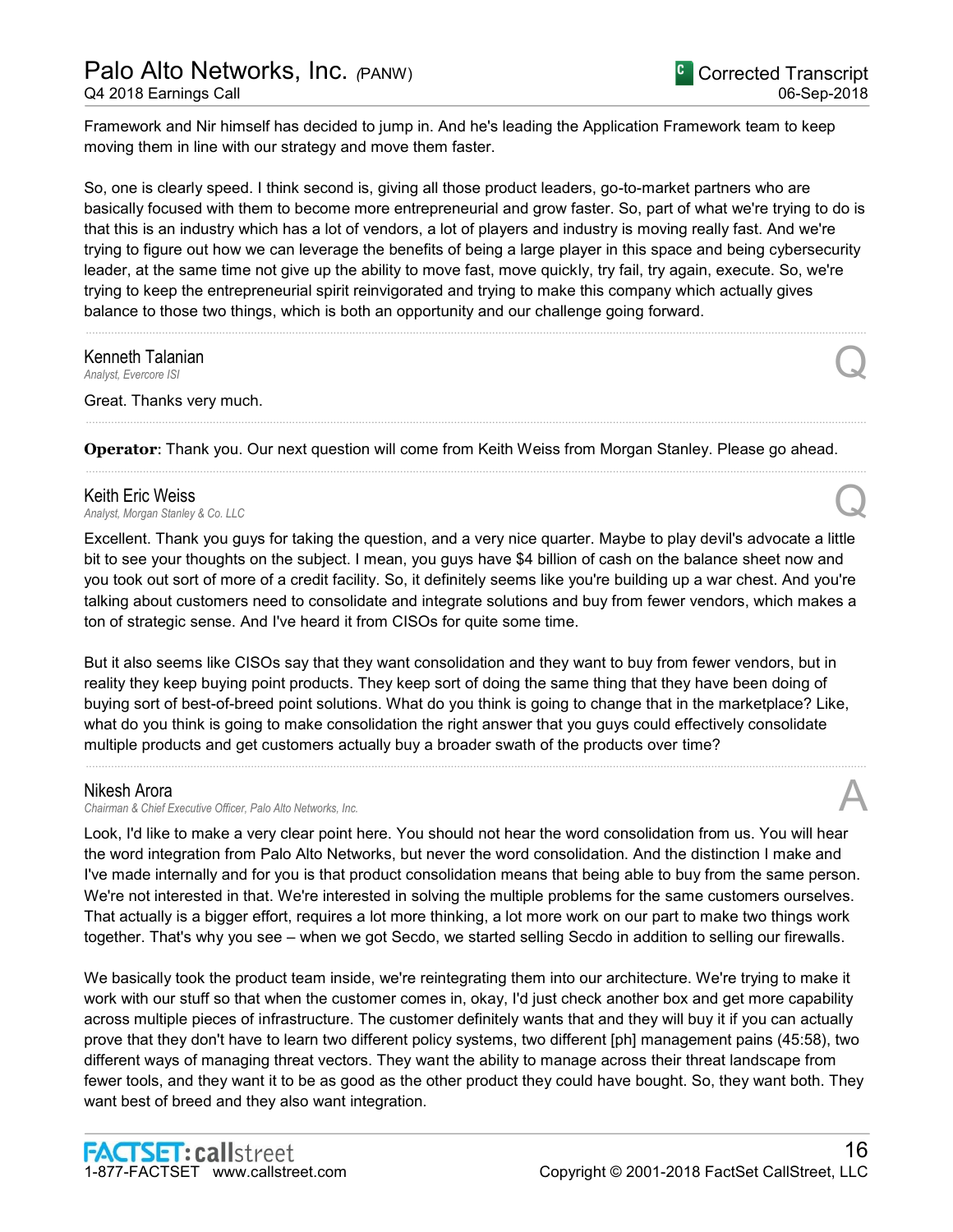So, you're right. So, these are the buying point solutions because somebody comes and tells this is best-of-breed, they go buy their best-of-breed. Nobody wants to be caught with a breach, say, oh my God, I bought something that was easier to buy than one that was better. So, they definitely want best-of-breed, but they also wanted to work together because they know when they have 140 vendors across the enterprise, they can't sleep well at night.

#### Keith Eric Weiss

*Analyst, Morgan Stanley & Co. LLC* Q

Excellent. That makes a ton of sense. And perhaps a follow-up for Kathy. Product gross margins have been sort of way down by sort of the new product introductions. But this quarter, we saw sequential improvement. And it looks like it's starting to turn up a little bit. How should we think about product gross margins, where they are today versus where they've been historically and the ability for them to sort of inch back up towards those historical levels?

#### Kathy Bonanno

*Chief Financial Officer & Executive Vice President, Palo Alto Networks, Inc.* A

Sure. Yeah. We're really comfortable with where our gross margins are right now. We've been operating within a gross margin range that we've talked about for some time now, 75% to 78%. And what the current gross margins reflect is the fact that we've introduced a lot of new products. And when we introduce new products, they tend to be lower margin. And we expect those to increase over time. So the fact that we're selling a lot of new products, we're very excited about, we would expect that those margins will improve over time, but we're always looking at a range of margins within the various products that we sell. And obviously, we haven't provided guidance for gross margins into the future, but we're comfortable with where we are now given the fact that we've got so many new products in our mix right now. And we're also continuing to invest not on the products side, on the services side in the Application Framework and Logging Service, et cetera, which is also impacting our overall gross margins.

#### Nikesh Arora

*Chairman & Chief Executive Officer, Palo Alto Networks, Inc.* A

Thanks, Keith.

**Operator**: Thank you. We'll move now to Gregg Moskowitz with Cowen and Company. Please go ahead.

#### Gregg Moskowitz *Analyst, Cowen and Company* Q

Okay. Thank you very much. I have a follow up to one of Michael's questions on the Application Framework, and this is probably for Lee. How are you thinking about the timetable of being able to take customer data from physical and virtual firewalls and endpoint and bring that into the data lake and use ML to run correlations against it? Any color on where the solution is today from a technical perspective and more importantly where you think you could be in a year or two would be helpful.

#### Lee Klarich

*Chief Product Officer & Executive Vice President, Palo Alto Networks, Inc.* A

Absolutely. Good question. So, first of all, we're doing a lot of what you just said. We are taking data from much of the platform into the Logging Service and being able to deploy machine learning to that with the Magnifier

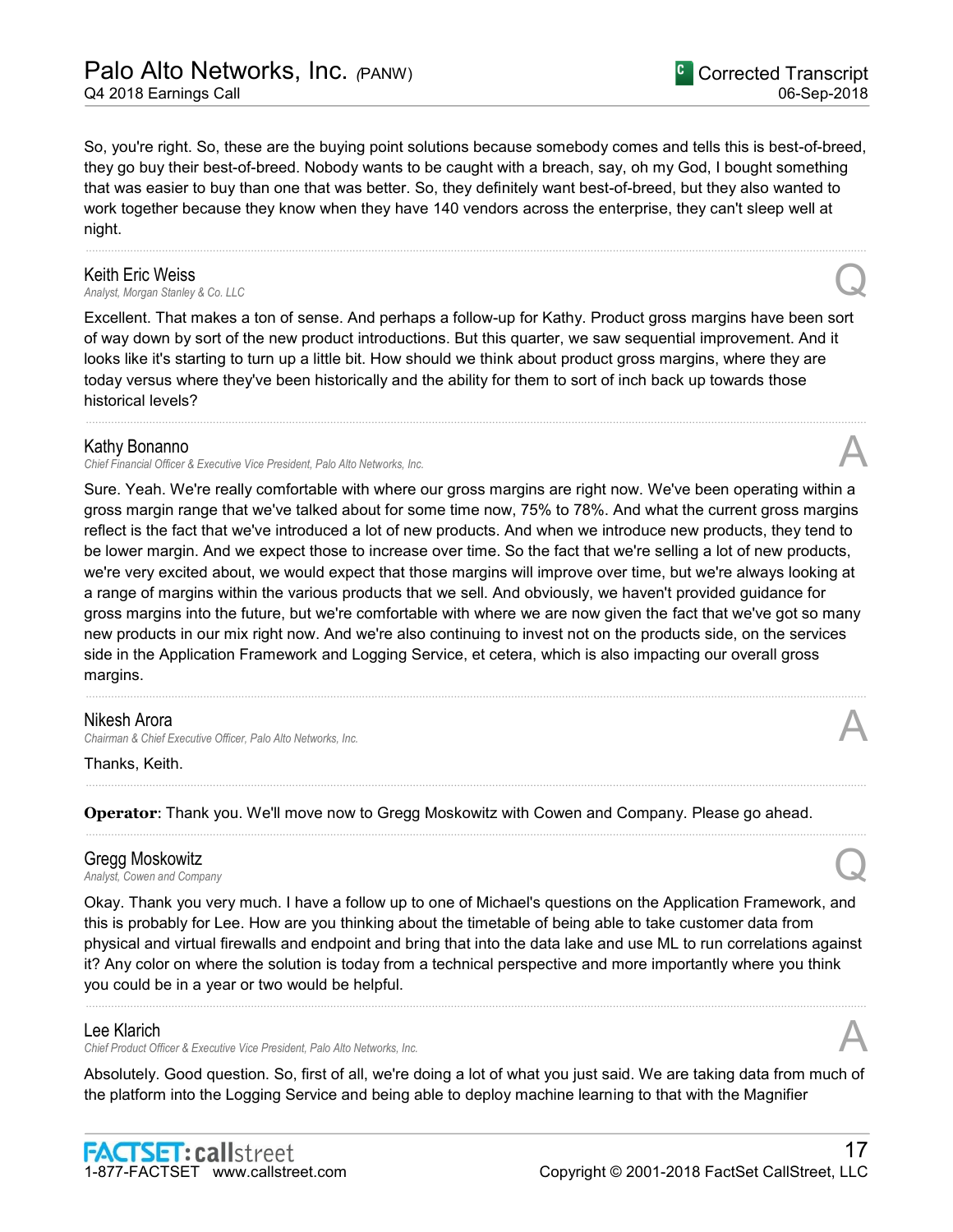application. And we're very pleased with the progress we've continued to make on that. And in the prepared remarks, we talked about just last week releasing the production-ready APIs that will enable third-party applications to be delivered most likely later this month. So that's where we're at and we continue to make a lot of progress.

From a future state perspective, and I think we've painted this vision many times over. We envision collecting more and more data from more and more customers and applying more and more of our own and third-party applications against that. And the response that we've seen from customers has been tremendous. They buy into the vision. They understand how it solves important problems that they've been facing in very unique ways that others are not able to do.

#### **Gregg Moskowitz**<br>Analyst, Cowen and Company *Analyst, Cowen and Company* Q

Okay. Terrific. And then just a follow up for Kathy, if I could. You mentioned that the Q1 will have \$10 million to \$15 million of expenses from recent M&A. Are you able to give us a sense of approximately how long into fiscal 2019 we should expect you to incur elevated investment levels from Evident and Secdo?

#### Kathy Bonanno

*Chief Financial Officer & Executive Vice President, Palo Alto Networks, Inc.* A

Yeah, we're not really providing any guidance beyond Q1 at this point.

#### Gregg Moskowitz *Analyst, Cowen and Company* Q

Okay. Thank you very much.

#### Kathy Bonanno

*Chief Financial Officer & Executive Vice President, Palo Alto Networks, Inc.* A

#### Thank you.

Lee Klarich

*Chief Product Officer & Executive Vice President, Palo Alto Networks, Inc.* A

#### Thanks, Gregg.

**Operator**: Thank you. We'll now move to John DiFucci with Jefferies. Please go ahead.

#### John DiFucci *Analyst, Jefferies LLC* Q

Thank you. My first question is, I think, it's for Lee, and maybe Mark from a feel perspective. We all know that Palo Alto Networks provides a broad platform of security offerings that are more or less integrated. And the Application Framework enables the integration data, okay, from these different security solutions and vendors. But Nikesh noted that customers are really looking for an even greater integration. What about the next level of integration which sometimes called orchestration across other vendors established products that are even complementary to your offerings? Is that something that you can even do? Or does a truly neutral vendor need to fill that role? I want to get a head of it.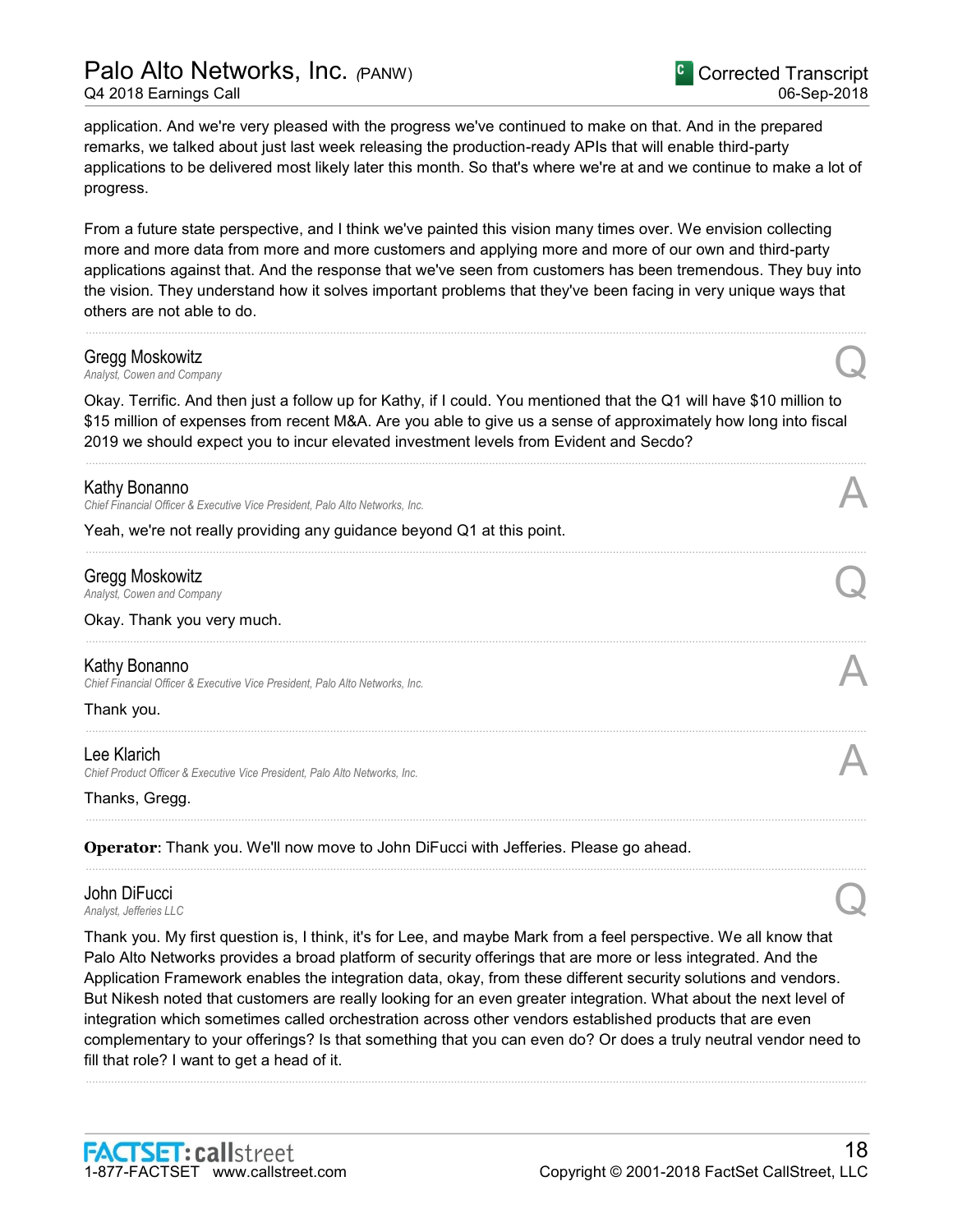*Chairman & Chief Executive Officer, Palo Alto Networks, Inc.* A

You can hear us all laughing, there's a reason.

#### Lee Klarich

*Chief Product Officer & Executive Vice President, Palo Alto Networks, Inc.* A

Yeah. That's an interesting question. When I think about automation, I think about it from a number of different ways. And actually I believe that the most valuable automation is the automation that nobody even sees. And if the automation that we're able to do natively within the platform that where things just happen and the customers just benefit from it.

So, when you asked a question about orchestration, like, yeah, it's a necessary component. But often orchestration is used to make up for a lack of integration. And so, yes, we will enable it. We have partners to do it. They do important things, but we're going to always be looking to see in terms of the unique value that we can provide, how do we more natively automate things in the back end and actually reduce the necessity to have external orchestration.

#### John DiFucci *Analyst, Jefferies LLC* Q

Okay. Okay. And it sounds, because I do have a second question. So, maybe it is a big topic, we can talk further on that at some point, Lee. But my second question is really I think for Nikesh and Kathy. We certainly understand your desire to manage the business for the long-term. But why does that goal coincide with the discontinuation of annual guidance? Because I mean, you're going to end up having a wide disparity of expectations out there which is fine, but I'm not sure that's great.

#### Kathy Bonanno

*Chief Financial Officer & Executive Vice President, Palo Alto Networks, Inc.* A

Yeah. So, look, I really view this as more of a returning to our practice prior to fiscal 2017 when we had always provided quarterly revenue and EPS guidance. And in fiscal 2017, we felt the need to provide additional metrics than more longer term guidance given that we undertook a sales restructuring during that year, but we are beyond that. We're very comfortable with your ability to model. We're very comfortable with our ability to execute. And so, we feel like returning to that prior practice is appropriate at this time.

| John DiFucci<br>Analyst, Jefferies LLC                                       |  |
|------------------------------------------------------------------------------|--|
| Well, thanks for that vote of confidence, Kathy. Nice job.                   |  |
| Nikesh Arora<br>Chairman & Chief Executive Officer. Palo Alto Networks. Inc. |  |
| We want you to have the same confidence enough that we have in you.          |  |
| John DiFucci<br>Analyst, Jefferies LLC                                       |  |
| Okay, great. Well, nice job. Thank you.                                      |  |

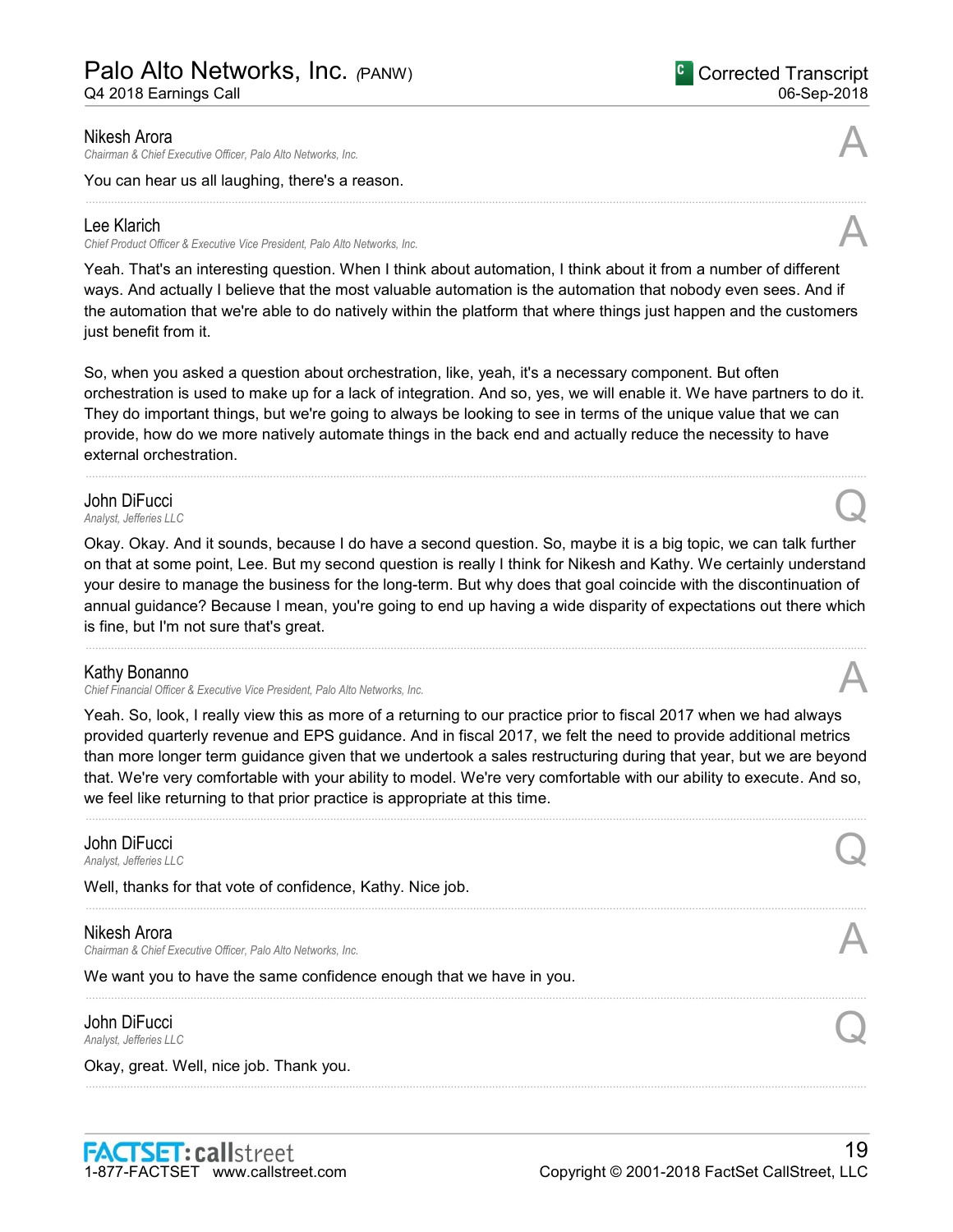## Palo Alto Networks, Inc. *(*PANW)

Q4 2018 Earnings Call

#### Corrected Transcript 06-Sep-2018

#### Nikesh Arora

*Chairman & Chief Executive Officer, Palo Alto Networks, Inc.* A

#### Thanks, John.

#### Kathy Bonanno

*Chief Financial Officer & Executive Vice President, Palo Alto Networks, Inc.* A

#### Thanks.

**Operator**: Thank you. We'll move now to Walter Pritchard with Citi. Please go ahead.

#### Walter H. Pritchard

*Analyst, Citigroup Global Markets, Inc.* Q

Hi, thanks. First question for Nikesh. On the cloud side a lot have been talked about here, but one thing I think is a question out there is, do the public cloud providers enable the third-party vendors at this point to really provide the solutions customers need? Or do you need more access to APIs and network protocols and so forth to be able to insert yourself in the right position and I'm curious your thoughts on that.

#### Nikesh Arora

*Chairman & Chief Executive Officer, Palo Alto Networks, Inc.* A

Look, I personally have very encouraging discussions with the leaders of all the public cloud providers out there over the last 90 days and the CEOs of their companies. So, clearly, they understand that there is the shared responsibility between the customer and them. They don't want to take the entire onus of security onto themselves. At the same time, to somebody's earlier question, in that case nobody wants one vendor to provide the solution and most solutions that customers are deploying are multi-cloud or hybrid clouds. In this case, they want a third-party to provide that capability. Yes, we do need some access to certain parts of the APIs, et cetera. We have to figure out the container stuff with them. So, there's stuff that we need to do, and I'll let Lee answer that because that's past my 90-day expectation of understanding, but Lee can jump in.

#### Lee Klarich

*Chief Product Officer & Executive Vice President, Palo Alto Networks, Inc.* A

Yeah. I mean, there's a lot that they already do and work closely with engineering to engineering to enable the things that we need to secure our joint customers in the cloud. Now, we're also constantly working with them to expand and further enable that tight integration, which makes it easier for our customers to consume and leverage our security capabilities within these environments.

#### Walter H. Pritchard

*Analyst, Citigroup Global Markets, Inc.* Q

Got it. And then just for Kathy. I think on the product side, the thing that's a bit of a challenge here is I think your original guidance, you ended up about 17 percentage points ahead of your original product guidance for fiscal 2018 in reported results. And I guess would love to hear from your perspective, how much of what drove that substantial upside in fiscal 2018 are sustainable trends you see going forward versus factors that may have been refreshed or one-time or forecasting it was challenging. Just trying to understand you had such big upside, I think it's hard for all of us to think about even where your product revenue might land next year given that?







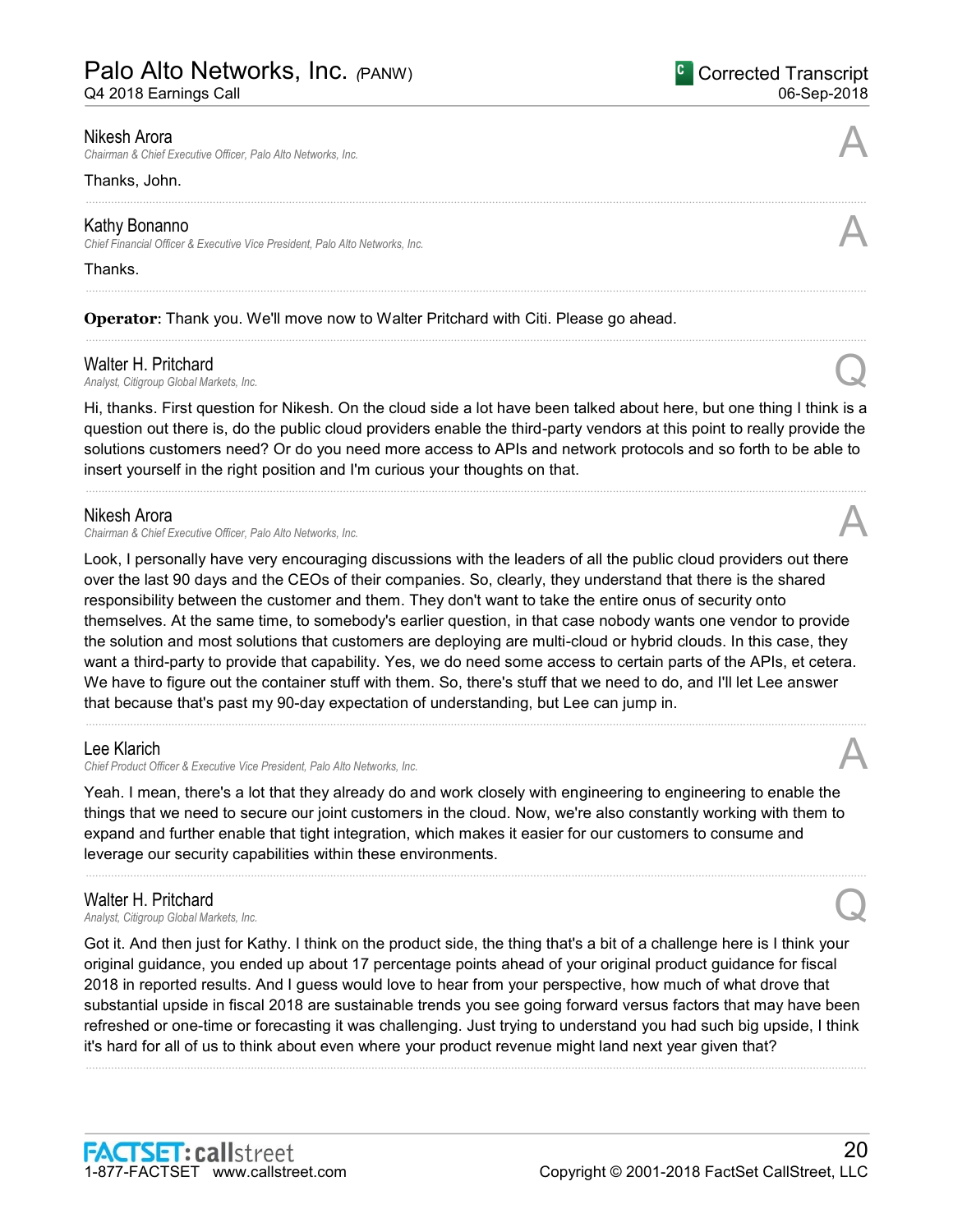Q4 2018 Earnings Call

#### <sup>C</sup> Corrected Transcript 06-Sep-2018

#### Kathy Bonanno

*Chief Financial Officer & Executive Vice President, Palo Alto Networks, Inc.* A

Yeah. I think that the important thing to note is that the biggest opportunities for us continue to be motions that we have executed on year after year after year. So, continuing to expand within our existing base and continuing to attract and win new customers. And that remains the vast driver of our growth. And I would just say perhaps, when we look at our product performance, we introduced new products during the last 15 months that have been very well received in the market, which is allowing us to solve new use cases, win new customers and definitely keep nice win rates against our competition. So, we don't feel like these are one-time benefits to our company. And refresh is certainly an important opportunity, but I've mentioned before the real opportunity comes from continued expansion and winning new customers.

#### Nikesh Arora

*Chairman & Chief Executive Officer, Palo Alto Networks, Inc.* A

Yeah. And Walter, if I can just underline that. I mean, our customers are working with our sales teams and our partners to solve really important business problems for them and that inevitably leads them to buying into our Security Operating Platform motion, which provides consistent security controls wherever they put their data and their applications and infrastructure employees. So, I think buying into that that architecture is a really, really big difference between what we do and what everybody else does. And I think that's why we're enjoying such tailwinds relative to the market.

Walter H. Pritchard<br>Analyst, Citigroup Global Markets, Inc. *Analyst, Citigroup Global Markets, Inc.* Q

Great, thanks.

**Operator**: Thank you everyone. That will conclude our question-and-answer session for today. I would like to turn the conference back over to Mr. Arora for any additional or closing remarks.

#### Nikesh Arora

*Chairman & Chief Executive Officer, Palo Alto Networks, Inc.*

Hey, everyone, thank you very much for joining us for our earnings call, my maiden earnings call at Palo Alto Networks. In closing, I'd like to thank all the employees at the company, our customers and our partners for the amazing work they've done so far. This is really the beginning for us and for me, and I'm excited to see what's in store for us in the future. Thanks again for your time.

**Operator**: Again that will conclude today's conference. Thank you all for participating. You may now disconnect.